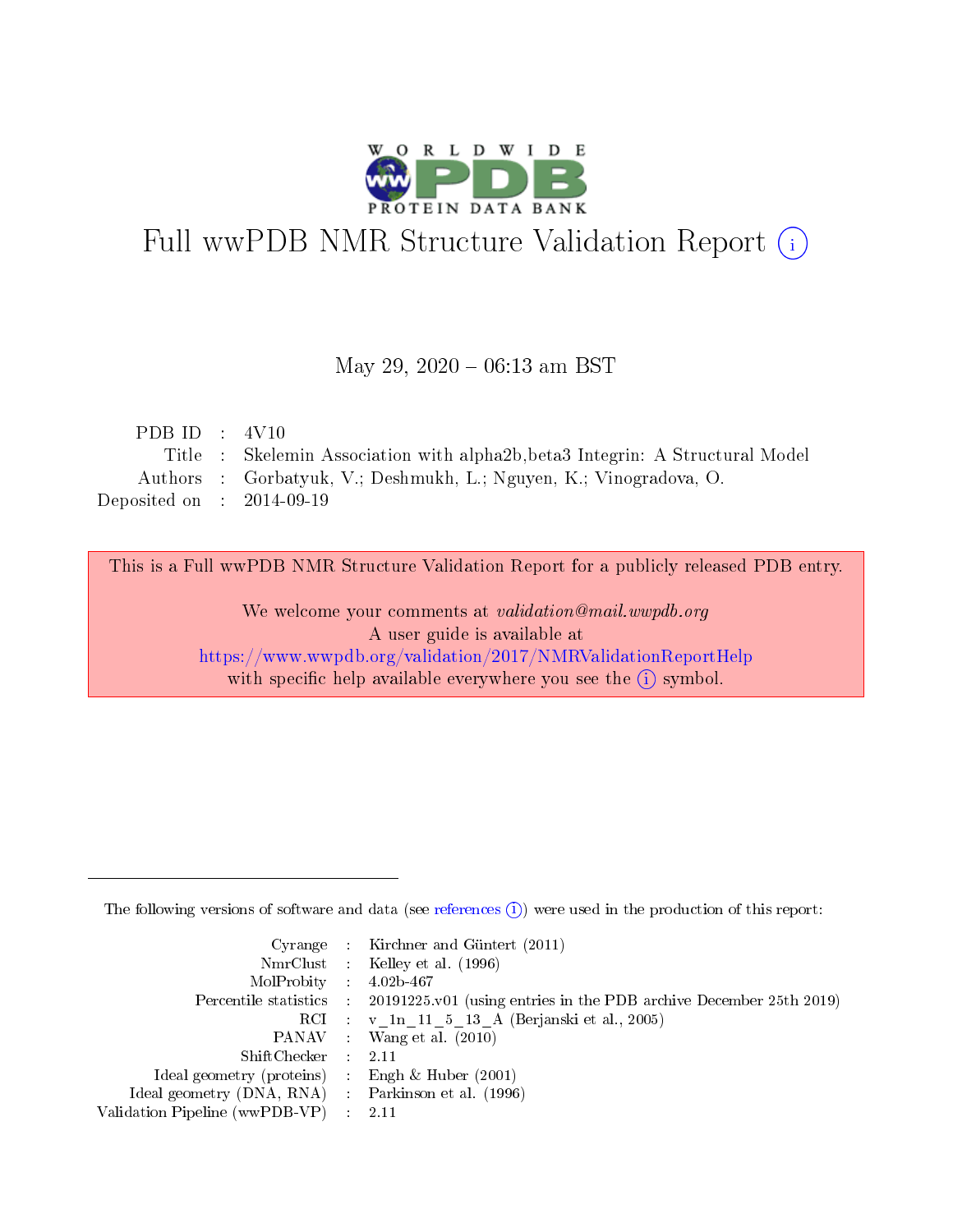# 1 [O](https://www.wwpdb.org/validation/2017/NMRValidationReportHelp#overall_quality)verall quality at a glance  $(i)$

The following experimental techniques were used to determine the structure: SOLUTION NMR

The overall completeness of chemical shifts assignment is 64%.

Percentile scores (ranging between 0-100) for global validation metrics of the entry are shown in the following graphic. The table shows the number of entries on which the scores are based.



| Metric                | <u>WHUIT</u> althive<br>(# ${\rm Entries}$ ) | $1$ VIVIIU GIUIIVU<br>$(\#Entries)$ |
|-----------------------|----------------------------------------------|-------------------------------------|
| Clashscore            | 158937                                       | 12864                               |
| Ramachandran outliers | 154571                                       | 11451                               |
| Sidechain outliers    | 154315                                       | 11428                               |

The table below summarises the geometric issues observed across the polymeric chains and their fit to the experimental data. The red, orange, yellow and green segments indicate the fraction of residues that contain outliers for  $>=3, 2, 1$  and 0 types of geometric quality criteria. A cyan segment indicates the fraction of residues that are not part of the well-defined cores, and a grey segment represents the fraction of residues that are not modelled. The numeric value for each fraction is indicated below the corresponding segment, with a dot representing fractions  $\epsilon = 5\%$ 

| <b>Mol</b> | ${\bf Chain}$ | Length      |     | Quality of chain |    |     |
|------------|---------------|-------------|-----|------------------|----|-----|
|            |               |             |     |                  |    |     |
|            |               | າາ∵<br>∠∪ ⊥ | 39% | 43%              | 6% | 13% |

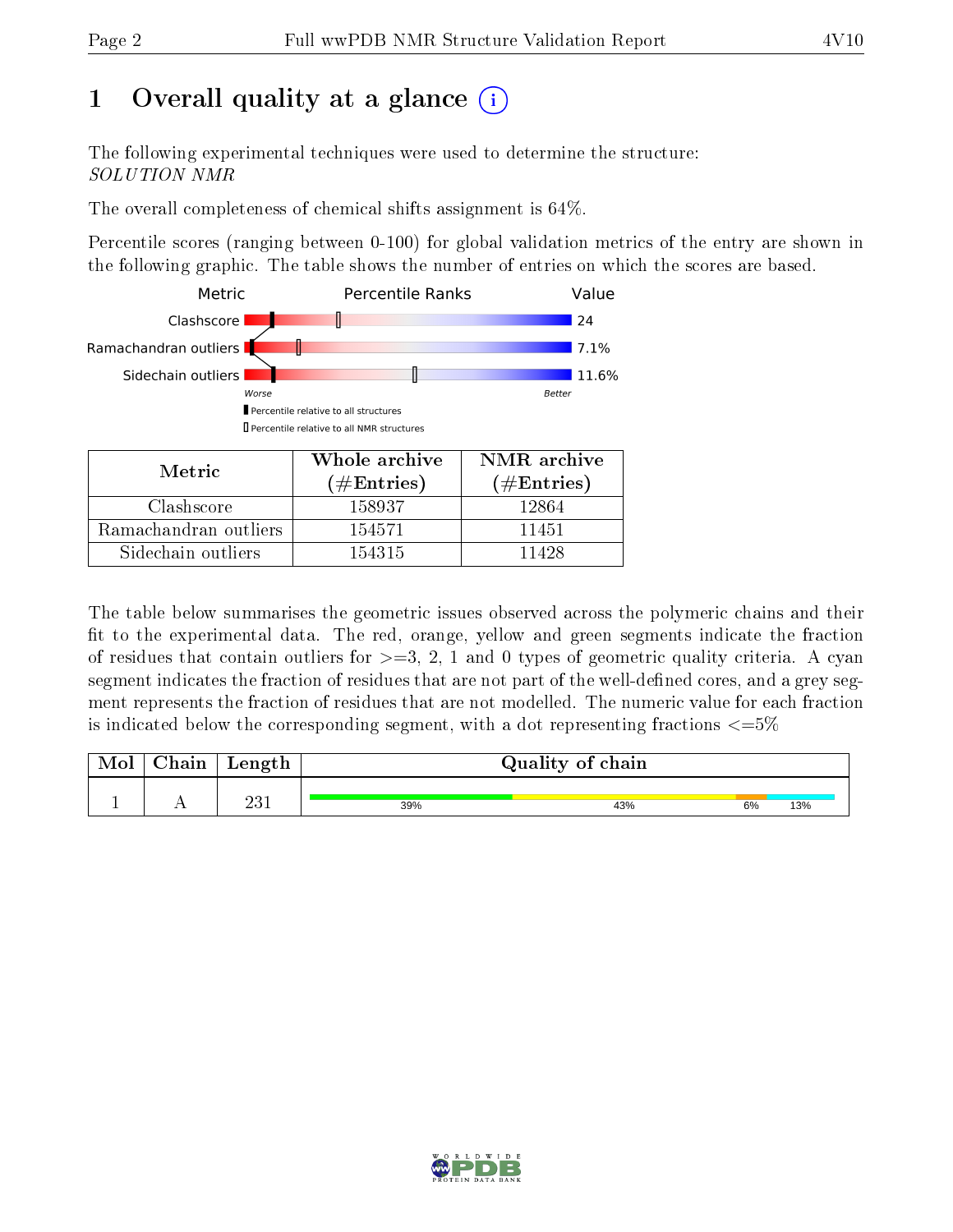# 2 Ensemble composition and analysis  $(i)$

This entry contains 20 models. Model 11 is the overall representative, medoid model (most similar to other models). The authors have identified model 1 as representative.

The following residues are included in the computation of the global validation metrics.

| Well-defined (core) protein residues                                            |                    |      |  |  |  |  |  |
|---------------------------------------------------------------------------------|--------------------|------|--|--|--|--|--|
| Backbone RMSD (A)   Medoid model  <br>Well-defined core   Residue range (total) |                    |      |  |  |  |  |  |
|                                                                                 | A:5-A:14 $(10)$    | 0.15 |  |  |  |  |  |
|                                                                                 | A:22-A:125 $(104)$ | 0.21 |  |  |  |  |  |
|                                                                                 | $A:141-A:228(88)$  | 0.28 |  |  |  |  |  |

Ill-defined regions of proteins are excluded from the global statistics.

Ligands and non-protein polymers are included in the analysis.

The models can be grouped into 4 clusters and 2 single-model clusters were found.

| Cluster number        | Models              |
|-----------------------|---------------------|
|                       | 1, 4, 5, 14, 18, 20 |
|                       | 2, 7, 8, 11, 12, 16 |
|                       | 6, 9, 10, 13        |
|                       | 3, 15               |
| Single-model clusters | 17:19               |

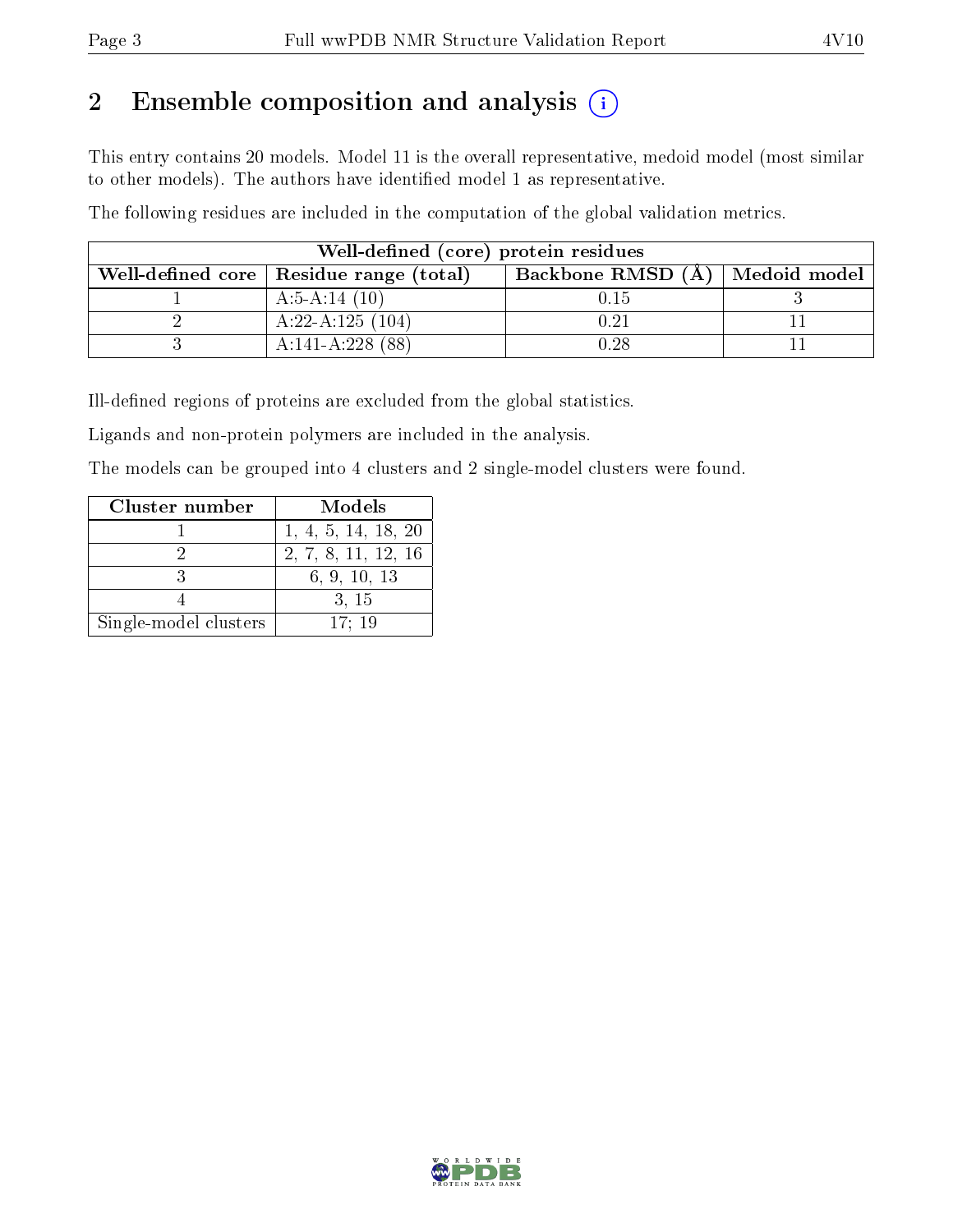# 3 Entry composition (i)

There is only 1 type of molecule in this entry. The entry contains 3798 atoms, of which 1894 are hydrogens and 0 are deuteriums.

 $\bullet$  Molecule 1 is a protein called MYOMESIN-1.

| Mol | ${\rm Chain}$ | Residues | Atoms       |      |      |     |     | $\pm$ race |  |
|-----|---------------|----------|-------------|------|------|-----|-----|------------|--|
|     |               | 221      | $\rm Total$ |      |      |     |     |            |  |
|     |               | ∠∪ ⊥     | 3798        | 1214 | 1894 | 317 | 364 |            |  |

There are 5 discrepancies between the modelled and reference sequences:

| Chain | Residue | Modelled   | Actual     | Comment             | Reference  |
|-------|---------|------------|------------|---------------------|------------|
|       |         | GLY        |            | expression tag      | UNP Q62234 |
|       |         | SER.       |            | expression tag      | UNP Q62234 |
|       |         | <b>HIS</b> |            | expression tag      | UNP Q62234 |
|       |         | <b>MET</b> |            | expression tag      | UNP Q62234 |
|       | 151     | SER.       | <b>CYS</b> | engineered mutation | UNP Q62234 |

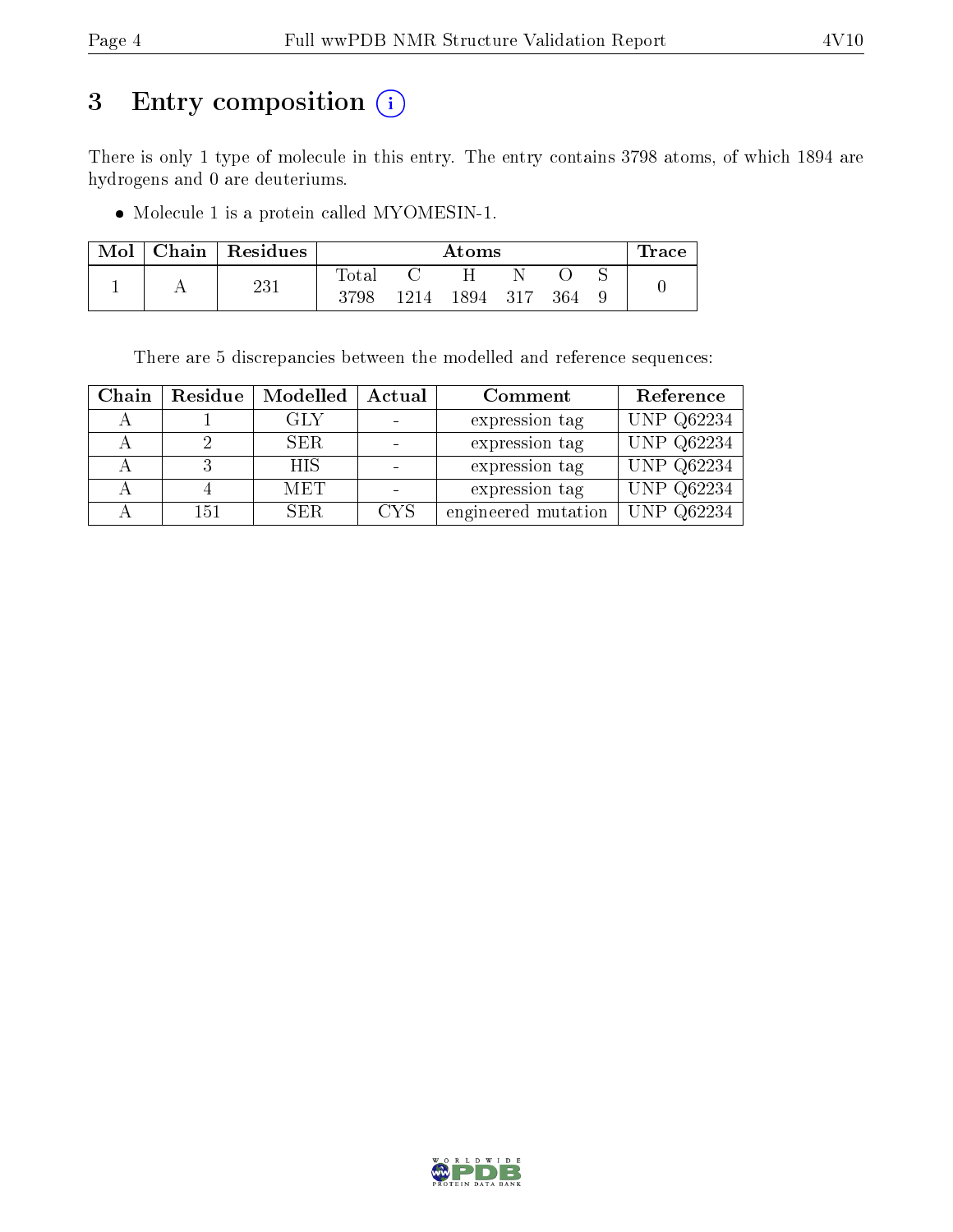# 4 Residue-property plots  $(i)$

## <span id="page-4-0"></span>4.1 Average score per residue in the NMR ensemble

These plots are provided for all protein, RNA and DNA chains in the entry. The first graphic is the same as shown in the summary in section 1 of this report. The second graphic shows the sequence where residues are colour-coded according to the number of geometric quality criteria for which they contain at least one outlier: green  $= 0$ , yellow  $= 1$ , orange  $= 2$  and red  $= 3$  or more. Stretches of 2 or more consecutive residues without any outliers are shown as green connectors. Residues which are classified as ill-defined in the NMR ensemble, are shown in cyan with an underline colour-coded according to the previous scheme. Residues which were present in the experimental sample, but not modelled in the final structure are shown in grey.

• Molecule 1: MYOMESIN-1



## 4.2 Scores per residue for each member of the ensemble

Colouring as in section [4.1](#page-4-0) above.

## 4.2.1 Score per residue for model 1

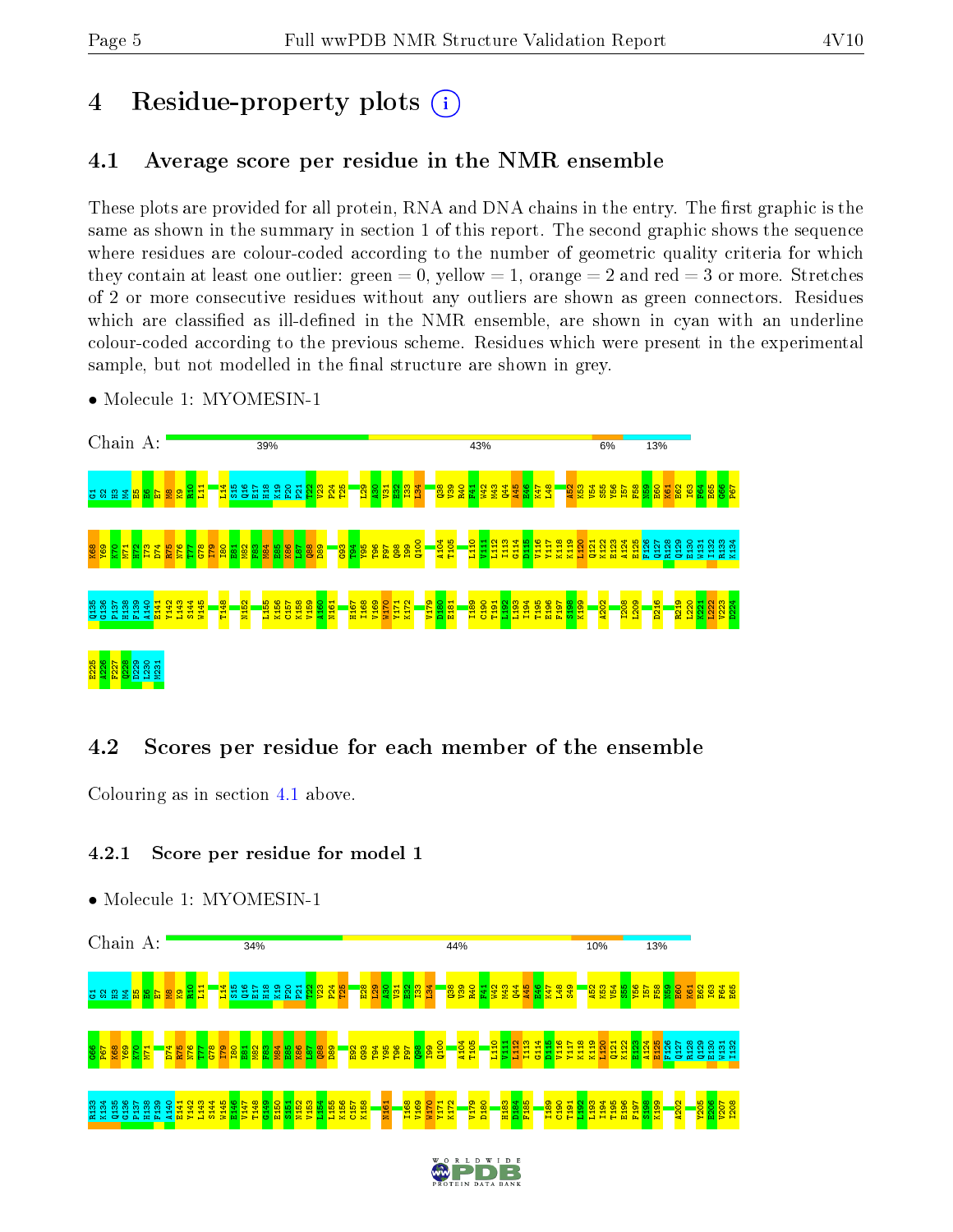# $\frac{1}{20}$   $\frac{1}{20}$   $\frac{1}{20}$   $\frac{1}{20}$   $\frac{1}{20}$   $\frac{1}{20}$   $\frac{1}{20}$   $\frac{1}{20}$   $\frac{1}{20}$   $\frac{1}{20}$   $\frac{1}{20}$   $\frac{1}{20}$   $\frac{1}{20}$   $\frac{1}{20}$   $\frac{1}{20}$   $\frac{1}{20}$   $\frac{1}{20}$   $\frac{1}{20}$   $\frac{1}{20}$   $\frac{1}{20}$

## 4.2.2 Score per residue for model 2

• Molecule 1: MYOMESIN-1



## 4.2.3 Score per residue for model 3

• Molecule 1: MYOMESIN-1



## 4.2.4 Score per residue for model 4



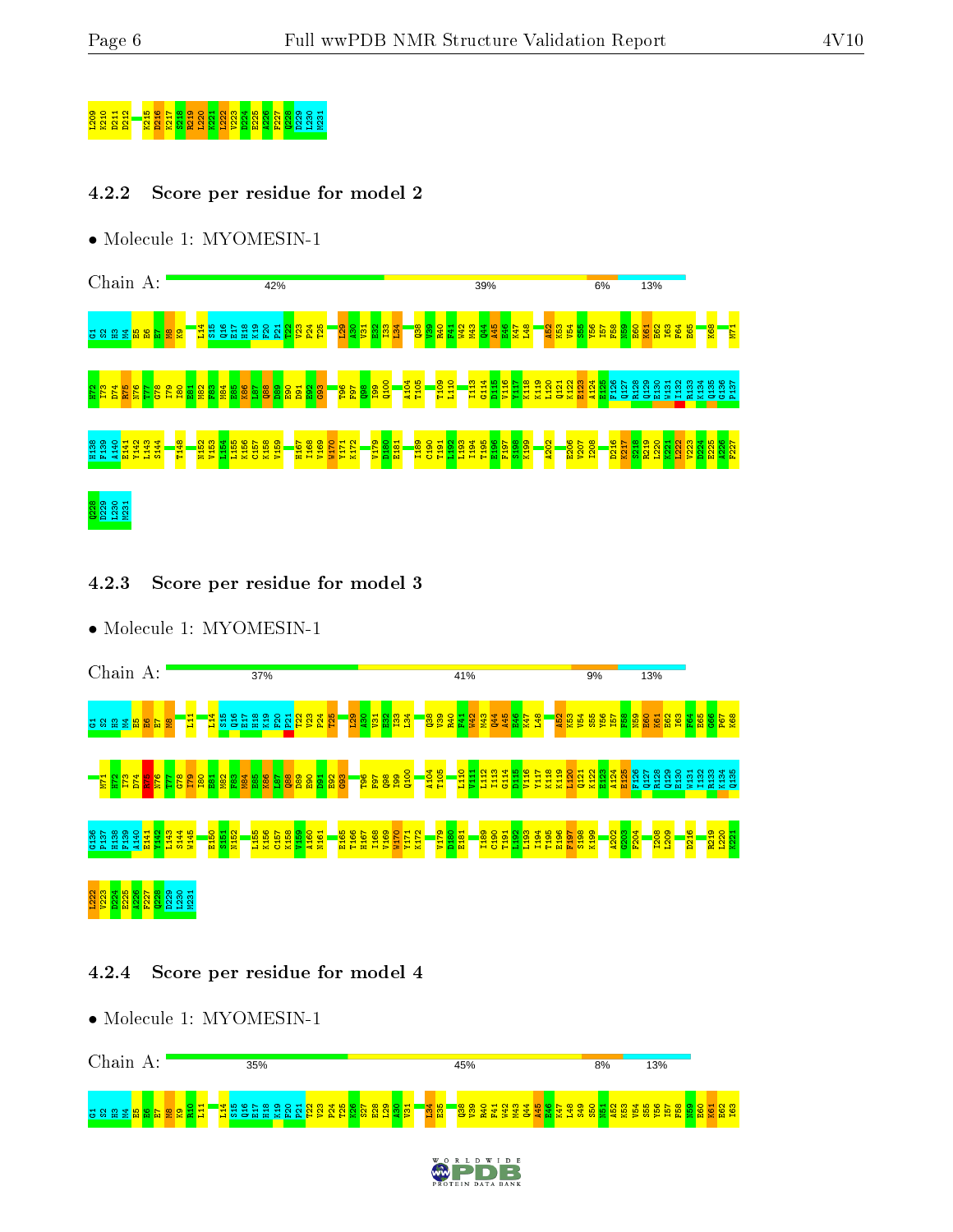# F64 E65 G66 P67 K68 Y69 K70 M71 H72 I73 D74 R75 N76 T77 G78 I79 I80 E81 M82 F83 M84 E85 K86 L87 Q88 E92 G93 T94 Y95 T96 F97 Q98 I99 Q100 A104 T105 T109 L110 V111 L112 I113 G114 D115 V116 Y117 K118 K119 L120 Q121 K122 E123 A124 E125 F126 Q127 R128 Q129 뙨者且音音남약법 또한 작업 기업 기업 대학법 및 대학법 이 대학법 이 대학 대학 대학 대학 대학법 대학법 대학 대학 이 경쟁 이 대학 정보 대학 이 대학<br>영업 영업 영업 영업 영업 기업 기업 이 대학법 이 대학 대학 이 대학 대학 대학 대학 대학 대학 대학 대학 대학 이 영업 이 대학 이 대학 이 대학 <u>pa da 19 randa e</u><br><u>Da 19 randa ez <mark>1</mark><br>Da 19 randa ez 19 randa ez 19 randa ez 19 randa ez 19 randa ez 19 randa ez 19 randa ez 19 randa ez 19 randa ez</u>

## 4.2.5 Score per residue for model 5

• Molecule 1: MYOMESIN-1



## 4.2.6 Score per residue for model 6



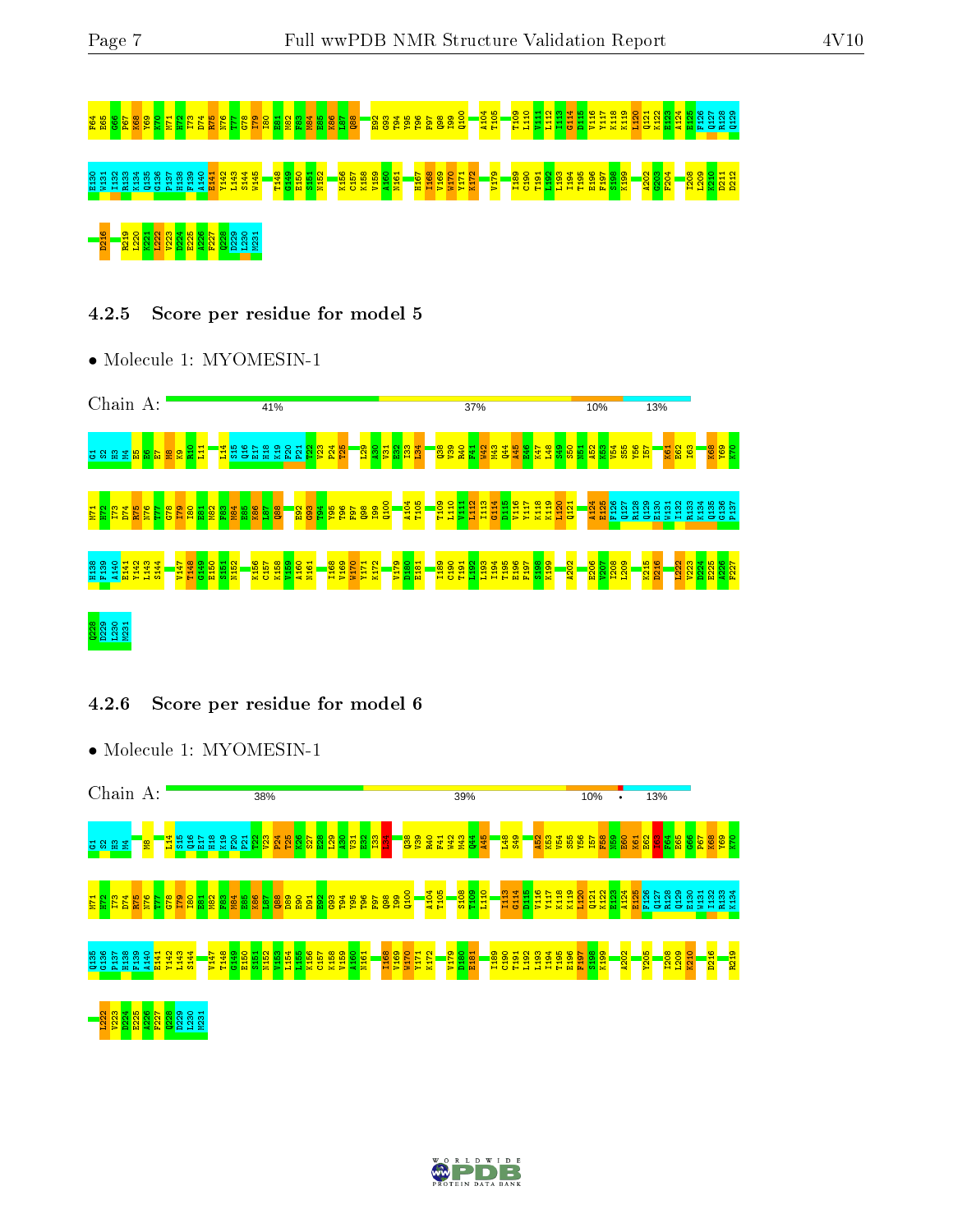## 4.2.7 Score per residue for model 7

• Molecule 1: MYOMESIN-1



#### 4.2.8 Score per residue for model 8

• Molecule 1: MYOMESIN-1



### 4.2.9 Score per residue for model 9



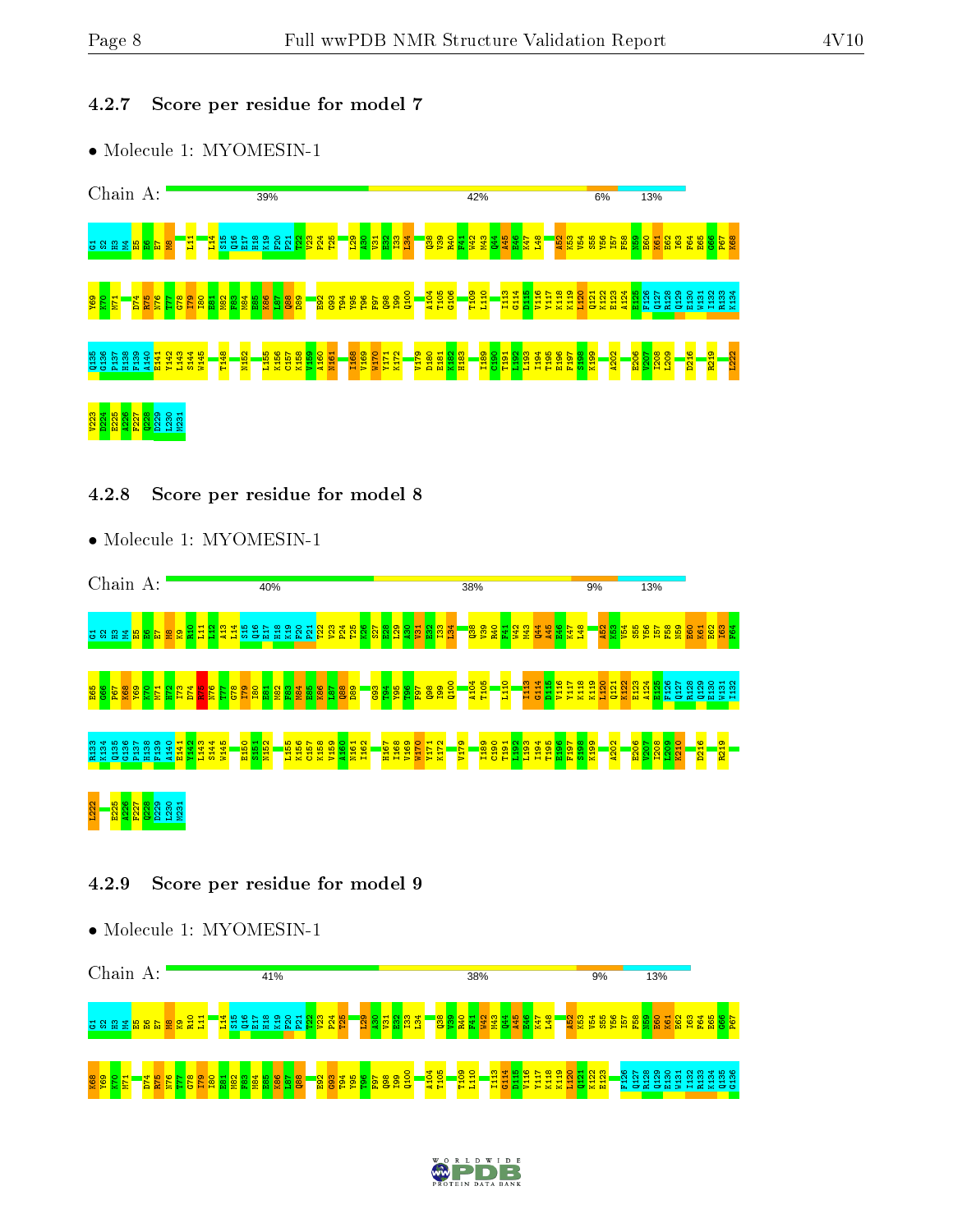# P137 H138 F139 A140 E141 Y142 L143 S144 E150 S151 N152 K156 C157 K158 V159 A160 N161 I168 V169 W170 Y171 K172 V179 D184 I189 C190 T191 L192 L193 I194 T195 E196 F197 S198 K199 A202 E206 V207 I208 D216 R219 L222 V223 D224 E225 A226 F227 Q228 D229 L230 M231

## 4.2.10 Score per residue for model 10

• Molecule 1: MYOMESIN-1



4.2.11 Score per residue for model 11 (medoid)

• Molecule 1: MYOMESIN-1



## 4.2.12 Score per residue for model 12



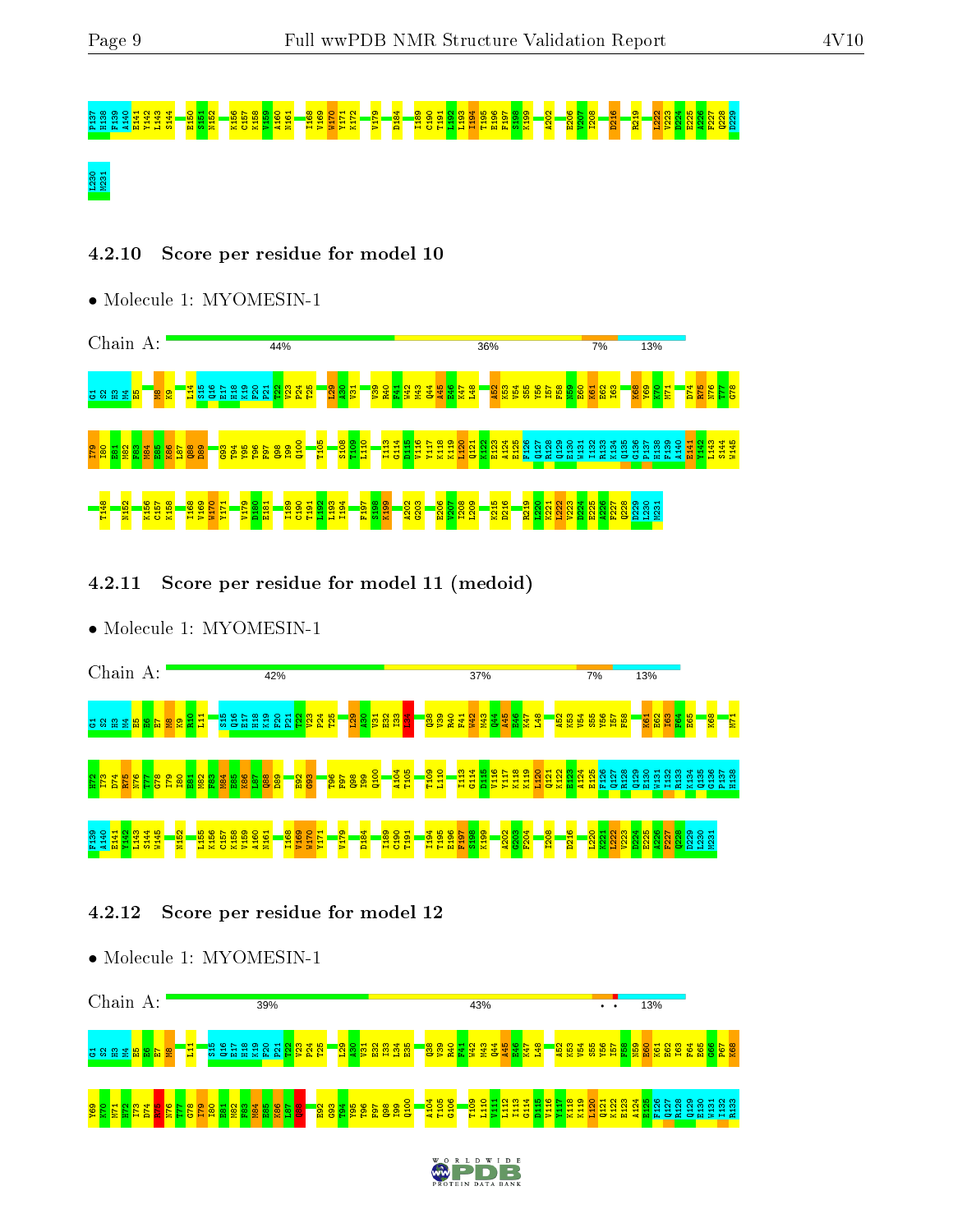# K134 Q135 G136 P137 H138 F139 A140 E141 Y142 L143 S144 W145 N152 L155 K156 C157 K158 V159 A160 N161 H167 I168 V169 W170 Y171 K172 V179 D180 E181 I189 C190 T191 L192 L193 I194 F197 S198 K199 A202 G203 I208 L209 K210 D216 R219 L220 K221 L222 E225 <mark>ន្ត្រី ន</mark><br>ខ្លួន

## 4.2.13 Score per residue for model 13

• Molecule 1: MYOMESIN-1



## 4.2.14 Score per residue for model 14



## • Molecule 1: MYOMESIN-1

## 4.2.15 Score per residue for model 15

• Molecule 1: MYOMESIN-1

Chain A:

39%

#### 6%

13%



42%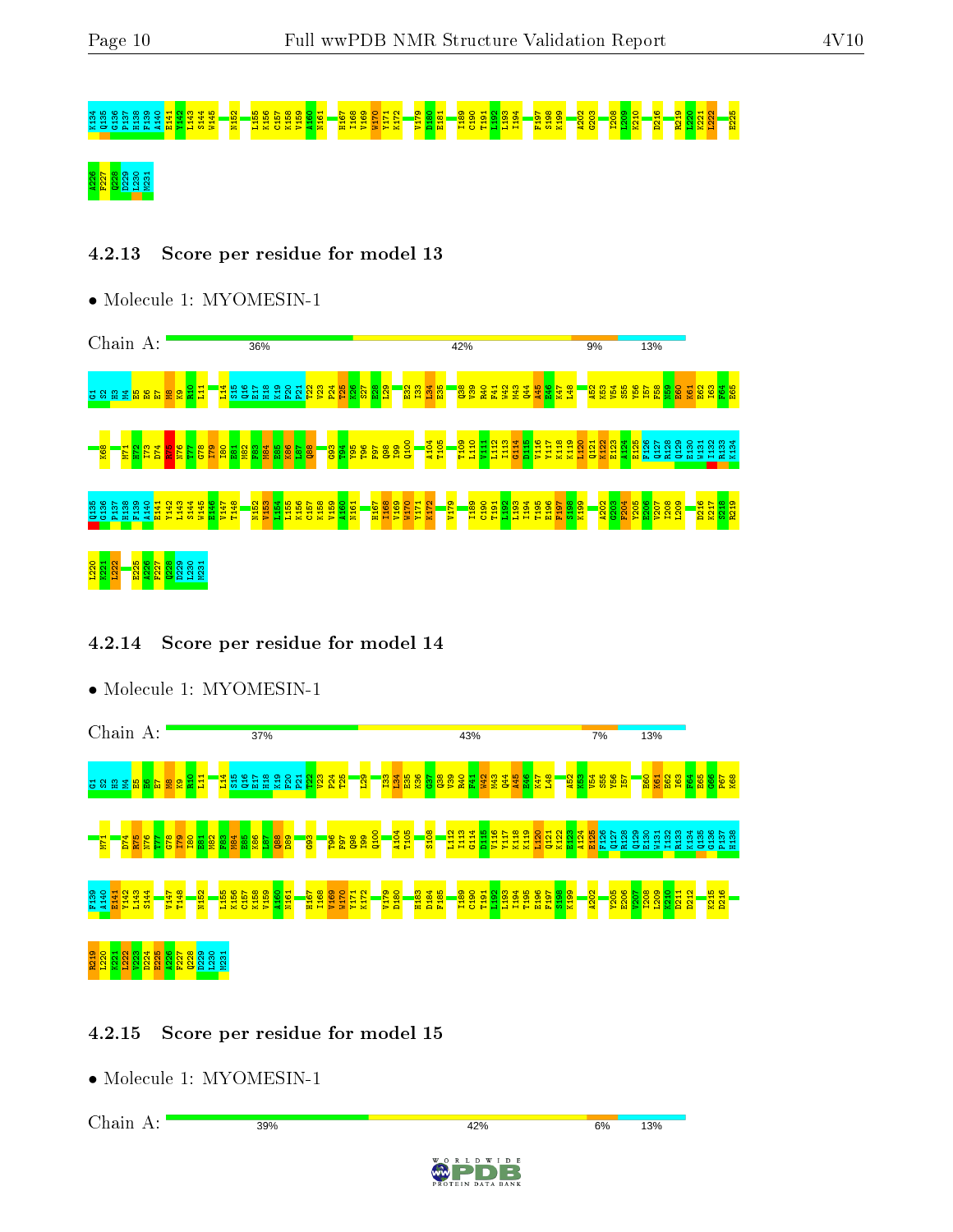

4.2.16 Score per residue for model 16

• Molecule 1: MYOMESIN-1



## 4.2.17 Score per residue for model 17



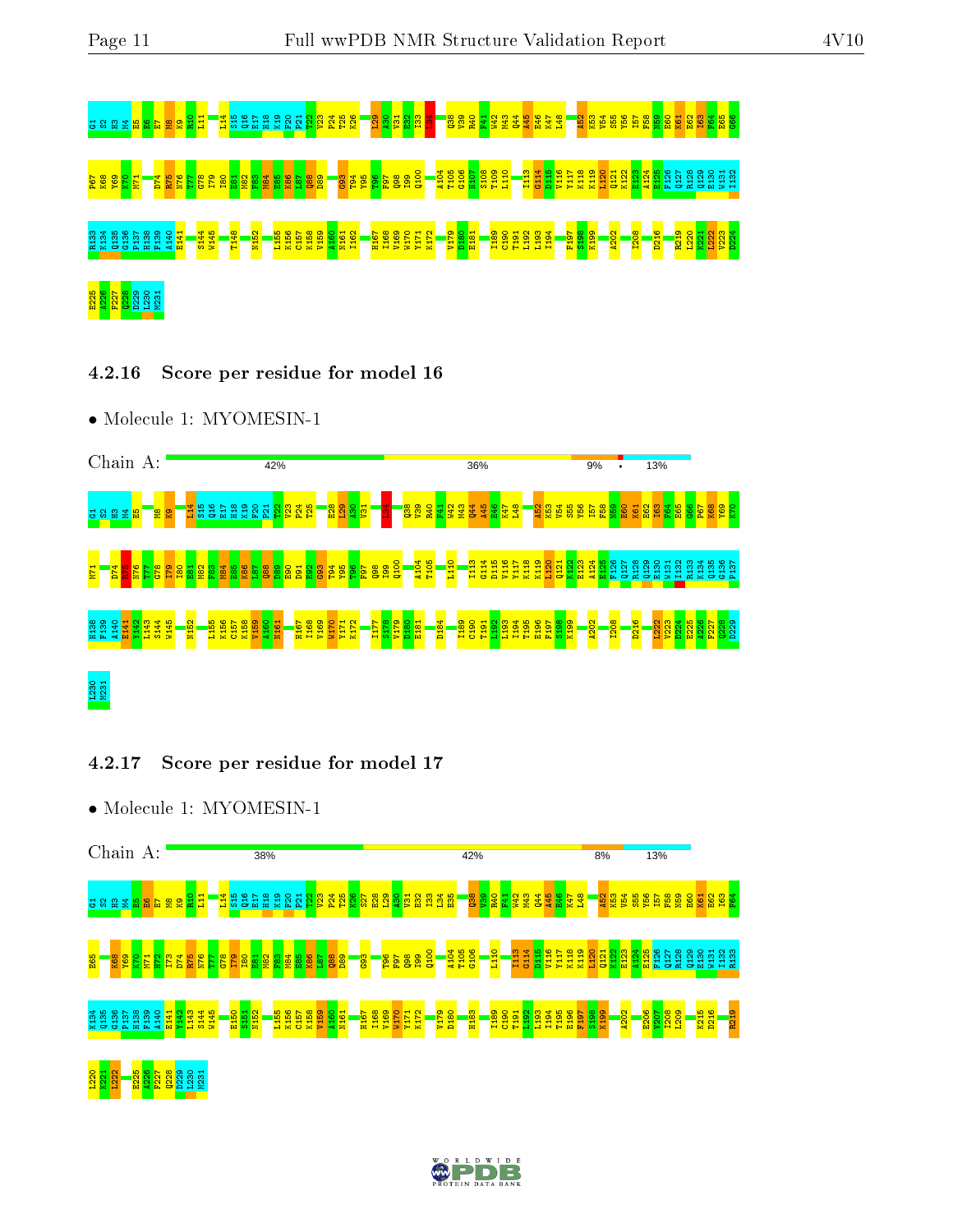## 4.2.18 Score per residue for model 18

• Molecule 1: MYOMESIN-1



### 4.2.19 Score per residue for model 19

• Molecule 1: MYOMESIN-1



## 4.2.20 Score per residue for model 20



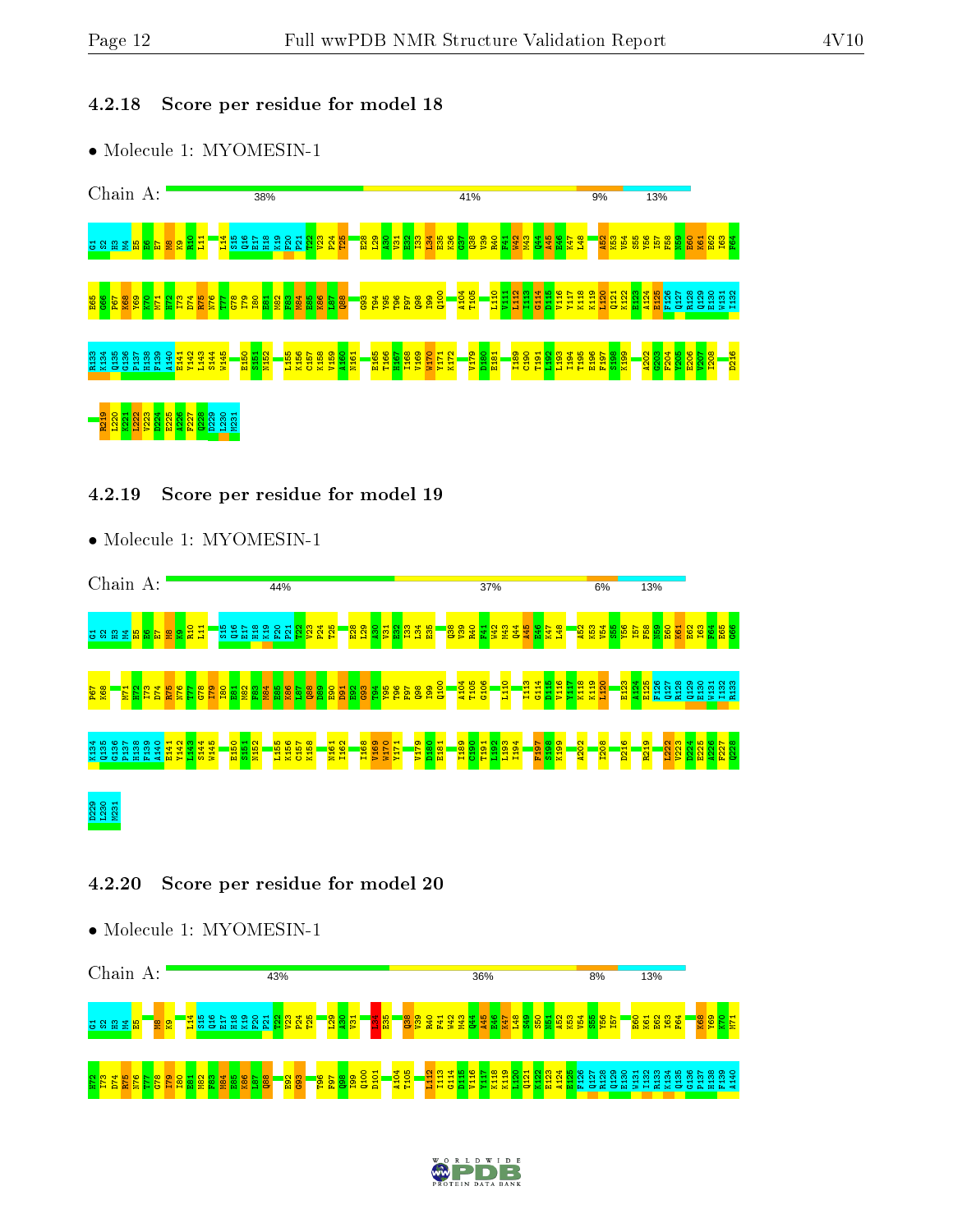# <mark>чана – ва – ва – ва зава за наради ва за се подала – ва за на се подала на – ва за за за за ва за ва за за за</mark>

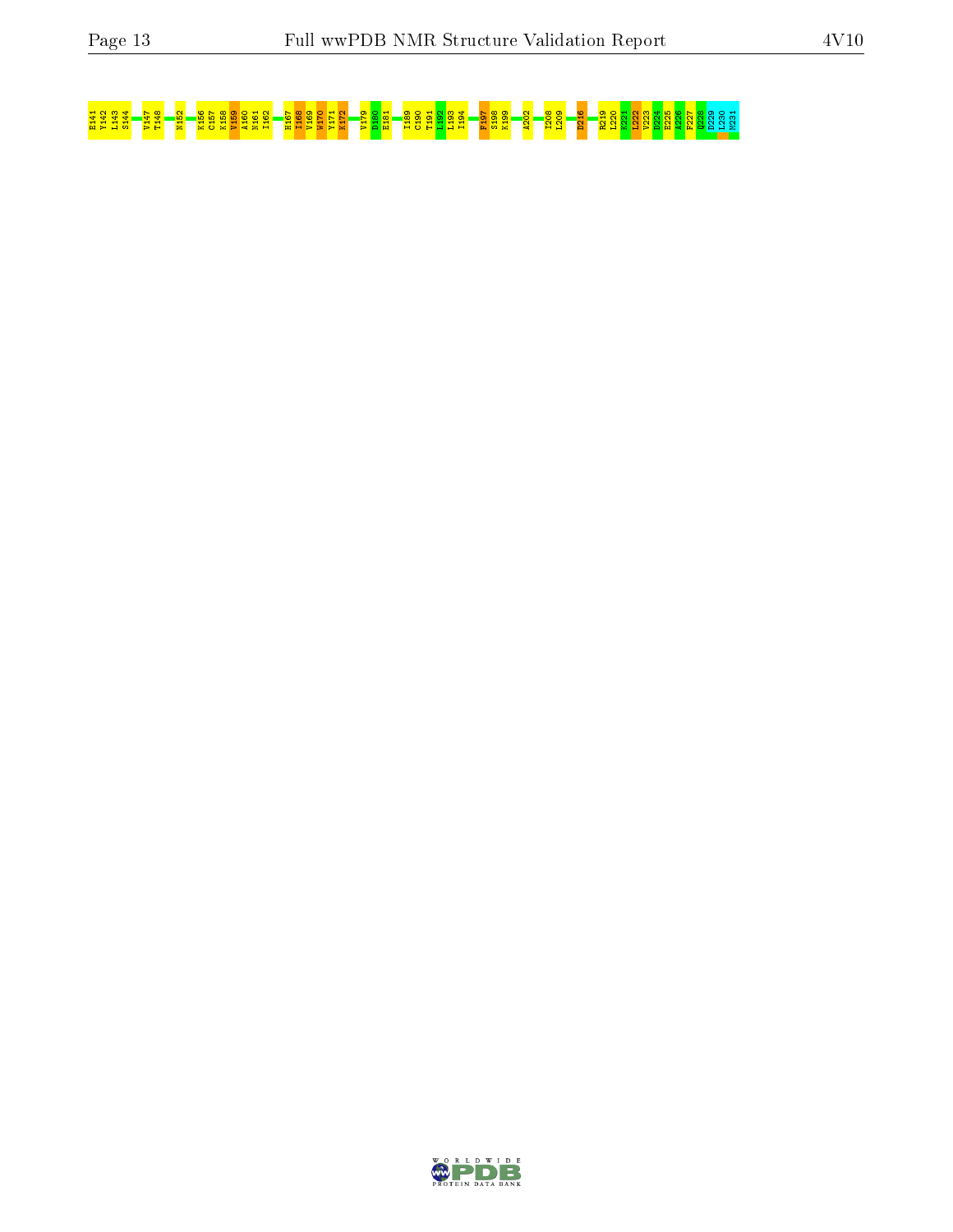# 5 Refinement protocol and experimental data overview  $\binom{1}{k}$

The models were refined using the following method: ARIA, XPLOR-NIH.

Of the 1000 calculated structures, 20 were deposited, based on the following criterion:  $LOWEST$ ENERGY.

The following table shows the software used for structure solution, optimisation and refinement.

| Software name          | Classification     | <b>Version</b> |
|------------------------|--------------------|----------------|
| XPLOR-NIH              | refinement         |                |
| CCPNMR ANALYSIS        | structure solution | 24             |
| ARIA                   | structure solution | 2.3            |
| <b>CCPNMR ANALYSIS</b> | structure solution | 2.2            |
| XPLOR-NIH              | structure solution | 2.33           |
| NMRPIPE 3.             | structure solution | $\Omega$       |
| <b>DANGLE</b>          | structure solution | 11             |

The following table shows chemical shift validation statistics as aggregates over all chemical shift files. Detailed validation can be found in section  $6$  of this report.

| Chemical shift file $(s)$                    | input $\text{cs.} \text{cif}$ |
|----------------------------------------------|-------------------------------|
| Number of chemical shift lists               |                               |
| Total number of shifts                       | 2122                          |
| Number of shifts mapped to atoms             | 2122                          |
| Number of unparsed shifts                    |                               |
| Number of shifts with mapping errors         |                               |
| Number of shifts with mapping warnings       |                               |
| Assignment completeness (well-defined parts) |                               |

No validations of the models with respect to experimental NMR restraints is performed at this time.

COVALENT-GEOMETRY INFOmissingINFO

## 5.1 Too-close contacts  $(i)$

In the following table, the Non-H and H(model) columns list the number of non-hydrogen atoms and hydrogen atoms in each chain respectively. The H(added) column lists the number of hydrogen atoms added and optimized by MolProbity. The Clashes column lists the number of clashes averaged over the ensemble.

| Mol | Chain |       | $\mid$ Non-H $\mid$ H(model) $\mid$ H(added) $\mid$ Clashes |       |      |
|-----|-------|-------|-------------------------------------------------------------|-------|------|
|     |       | 1653  | 1659                                                        | 1659  | 80+6 |
|     |       | 33060 | 33180                                                       | 33180 | 1599 |

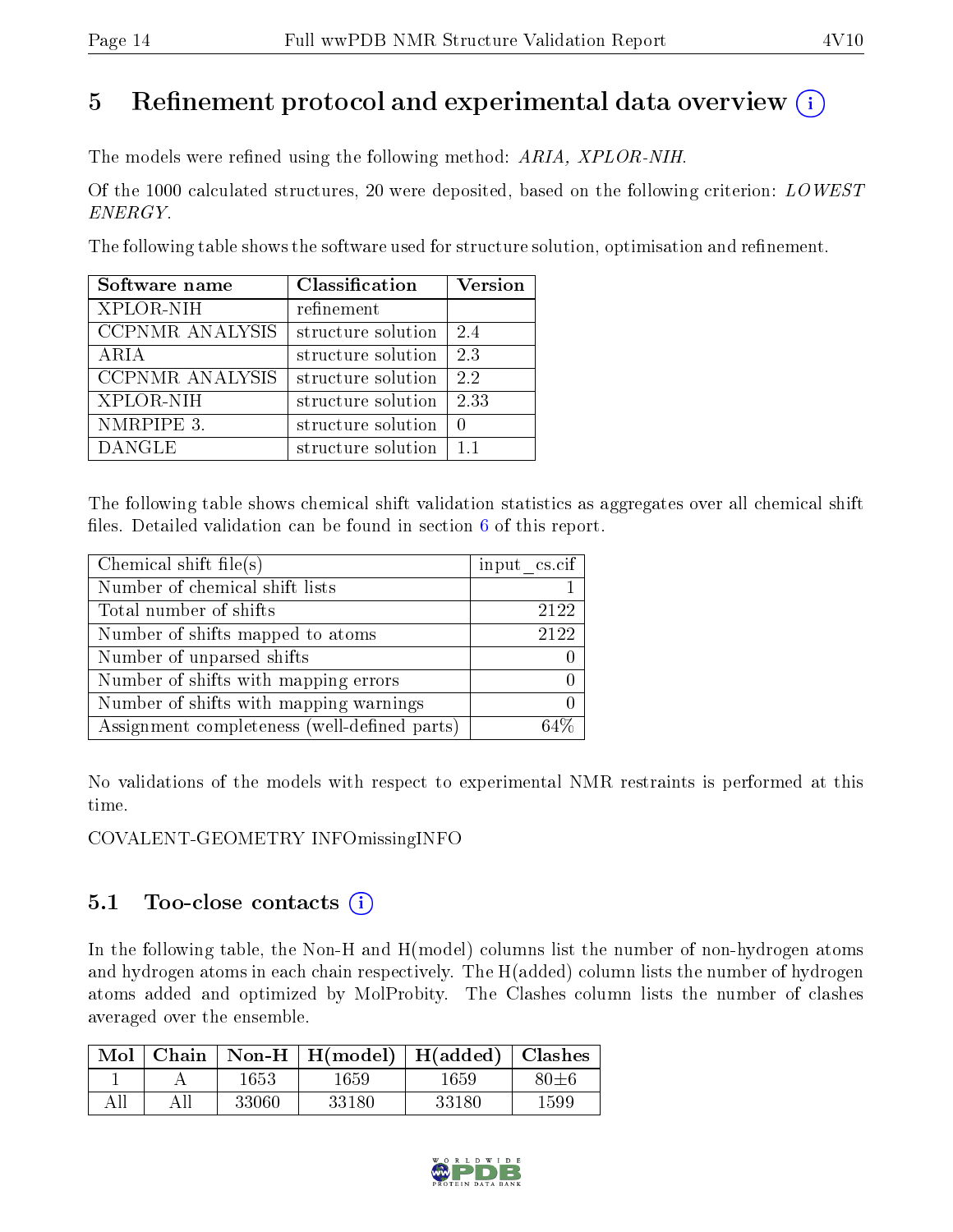The all-atom clashscore is defined as the number of clashes found per 1000 atoms (including hydrogen atoms). The all-atom clashscore for this structure is 24.

| Atom-1                       | Atom-2               | $Clash(\AA)$ | Distance(A) | Models         |                  |  |
|------------------------------|----------------------|--------------|-------------|----------------|------------------|--|
|                              |                      |              |             | Worst          | Total            |  |
| 1:A:48:LEU:HD13              | 1:A:78:GLY:HA3       | 0.95         | 1.38        | $\overline{7}$ | 20               |  |
| 1:A:141:GLU:HA               | 1: A: 158: LYS: O    | 0.78         | 1.79        | $\overline{2}$ | 20               |  |
| 1:A:197:PHE:O                | 1:A:225:GLU:HB3      | 0.76         | 1.81        | 14             | $\overline{2}$   |  |
| 1: A:5: GLU:O                | 1: A:8: MET:HG3      | 0.75         | 1.80        | 12             | 17               |  |
| 1: A:40: ARG:HD3             | 1:A:42:TRP:CD1       | 0.75         | 2.17        | 17             | 19               |  |
| 1: A: 157: CYS:O             | 1:A:189:ILE:HG23     | 0.74         | 1.83        | 17             | 20               |  |
| 1:A:22:THR:HA                | 1:A:27:SER:O         | 0.73         | 1.83        | $8\,$          | $\overline{2}$   |  |
| 1: A: 43: MET:SD             | 1:A:80:ILE:HD12      | 0.72         | 2.24        | 11             | 20               |  |
| 1:A:57:ILE:HD11              | 1:A:62:GLU:HG2       | 0.71         | 1.60        | 12             | 20               |  |
| 1:A:31:VAL:HG23              | 1: A: 110: LEU: HD13 | 0.71         | 1.60        | $8\,$          | 16               |  |
| 1: A: 199: LYS:N             | 1:A:225:GLU:HG3      | 0.71         | 2.00        | 14             | 19               |  |
| 1: A:71: MET:HG2             | 1: A:82: MET:SD      | 0.70         | 2.25        | $\overline{7}$ | 20               |  |
| 1: A:29:LEU:HA               | 1:A:42:TRP:O         | 0.70         | 1.86        | $8\,$          | 20               |  |
| 1: A: 156: LYS: HB3          | 1: A:191:THR:HG22    | 0.69         | 1.65        | 13             | 20               |  |
| 1:A:114:GLY:O                | 1: A:118: LYS: HD3   | 0.68         | 1.88        | 8              | 20               |  |
| 1: A:197:PHE:CE2             | 1:A:202:ALA:HA       | 0.68         | 2.23        | 14             | 18               |  |
| 1: A:40: ARG:HD3             | 1:A:42:TRP:NE1       | 0.68         | 2.03        | 12             | $\overline{2}$   |  |
| 1:A:24:PRO:HG2               | $1:A:105$ : THR: O   | 0.67         | 1.89        | $\bf 5$        | 19               |  |
| 1:A:119:LYS:HA               | 1: A: 122: LYS: NZ   | 0.66         | 2.06        | $\overline{7}$ | $\overline{7}$   |  |
| 1: A:61: LYS: HG2            | 1: A:62: GLU:N       | 0.65         | 2.06        | 14             | 11               |  |
| 1:A:29:LEU:HB2               | 1: A: 43: MET: HB3   | 0.65         | 1.67        | 17             | 20               |  |
| 1:A:29:LEU:CD2               | 1:A:97:PHE:HB2       | 0.65         | 2.21        | $\overline{7}$ | 19               |  |
| 1: A:34:LEU:HD21             | 1: A:40:ARG:NH1      | 0.64         | 2.07        | 18             | 14               |  |
| 1: A:170:TRP:CH2             | 1:A:179:VAL:HB       | 0.64         | 2.27        | $\overline{5}$ | 19               |  |
| 1:A:168:ILE:HA               | 1:A:208:ILE:O        | 0.64         | 1.92        | 16             | 17               |  |
| $1: A:68:LY\overline{S:HE3}$ | 1: A:69:TYR:CD2      | 0.64         | 2.27        | $\mathbf{1}$   | 13               |  |
| 1:A:119:LYS:O                | 1:A:122:LYS:HG3      | 0.63         | 1.93        | $8\,$          | $\overline{4}$   |  |
| 1:A:223:VAL:HG13             | 1: A:225: GLU:OE2    | 0.63         | 1.93        | $\sqrt{2}$     | $\boldsymbol{9}$ |  |
| 1: A: 7: GLU: O              | 1:A:11:LEU:HD23      | 0.63         | 1.94        | 7              | 14               |  |
| 1:A:225:GLU:CD               | 1:A:225:GLU:H        | 0.62         | 1.98        | 14             | $\overline{9}$   |  |
| 1:A:57:ILE:CD1               | 1:A:62:GLU:HG2       | 0.62         | 2.25        | 10             | 18               |  |
| $1: A:59: \overline{ASN:O}$  | 1:A:60:GLU:HB2       | 0.61         | 1.96        | 12             | $\overline{2}$   |  |
| 1:A:45:ALA:HB3               | 1: A:78: GLY:O       | 0.61         | 1.95        | 10             | 19               |  |
| 1:A:194:ILE:CD1              | 1: A: 222: LEU: HD21 | 0.61         | 2.25        | $\overline{7}$ | 19               |  |
| 1:A:171:TYR:CD2              | 1:A:208:ILE:HG13     | 0.61         | 2.30        | 3              | 20               |  |
| 1: A: 156: LYS: HA           | 1: A:190: CYS:O      | 0.61         | 1.96        | $\mathbf{1}$   | 17               |  |
| 1: A:48: LEU:CD1             | 1: A:78: GLY:HA3     | 0.61         | 2.25        | $\overline{4}$ | 15               |  |
| 1:A:116:VAL:O                | 1:A:119:LYS:HB3      | 0.60         | 1.97        | 9              | 20               |  |

All unique clashes are listed below, sorted by their clash magnitude.

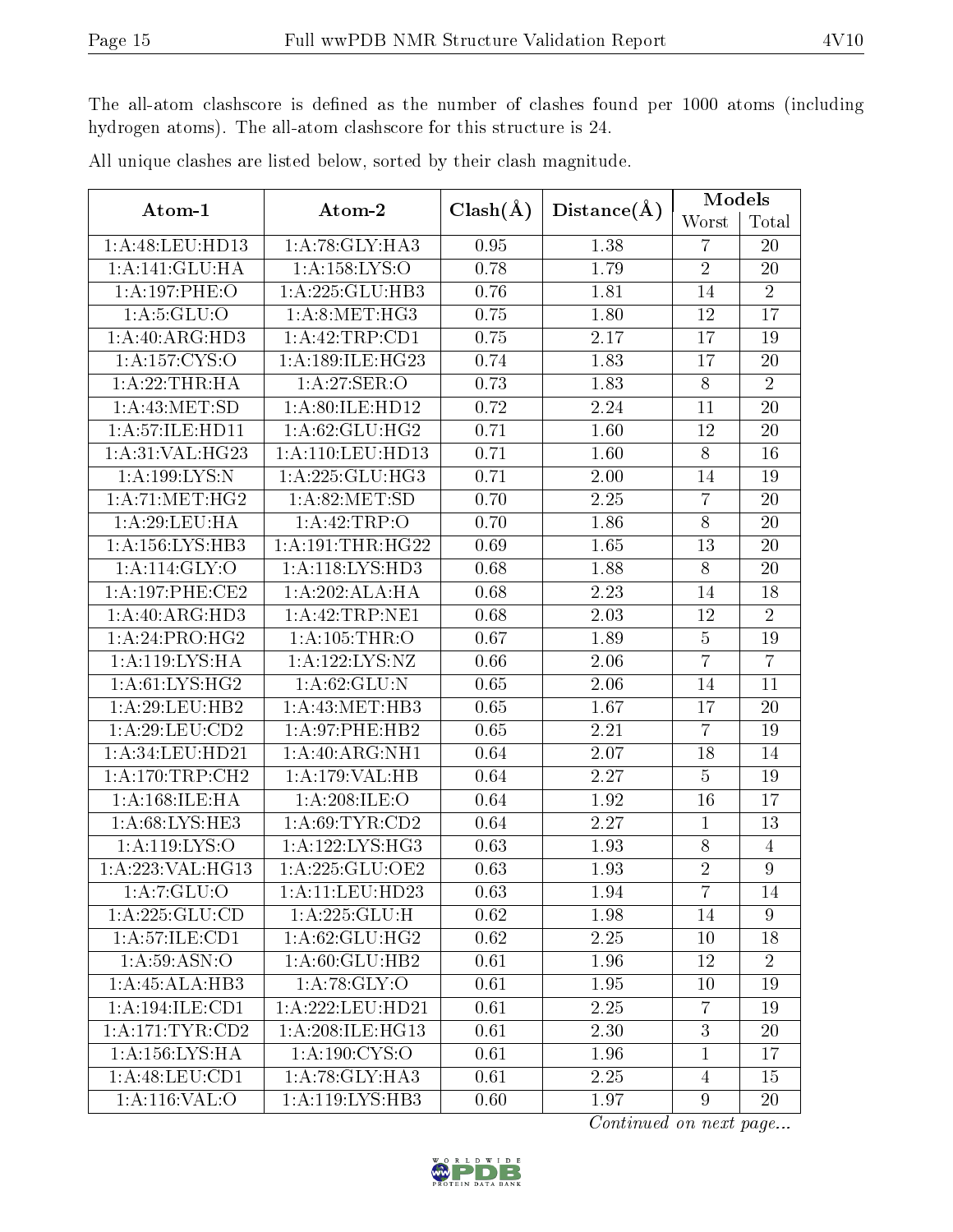| Conningea from previous page |                     |              |                   | Models           |                 |  |
|------------------------------|---------------------|--------------|-------------------|------------------|-----------------|--|
| Atom-1                       | Atom-2              | $Clash(\AA)$ | Distance(A)       | Worst            | Total           |  |
| 1: A:194: ILE: CG2           | 1:A:197:PHE:HB2     | 0.60         | 2.26              | 14               | $\overline{2}$  |  |
| 1:A:100:GLN:HB2              | 1:A:104:ALA:O       |              | 1.98              | 15               | 19              |  |
| 1:A:155:LEU:O                | 1: A:191:THR:HA     | 0.59         | 1.97              | 15               | 12              |  |
| 1: A:56: TYR:OH              | 1:A:73:ILE:HD11     | 0.58         | 1.99              | 12               | 11              |  |
| 1:A:11:LEU:HD22              | $1:$ A: $11:$ LEU:H | 0.58         | 1.59              | 19               | $\overline{1}$  |  |
| 1:A:65:GLU:HB3               | 1: A:71: MET:SD     | 0.57         | 2.39              | 15               | 17              |  |
| 1:A:34:LEU:HB2               | 1:A:38:GLN:HG2      | 0.57         | 1.77              | 11               | 15              |  |
| 1: A:86: LYS:HD3             | 1:A:88:GLN:NE2      | 0.57         | 2.13              | 12               | 20              |  |
| 1: A: 33: ILE: HA            | 1: A: 38: GLN:O     | 0.57         | 1.98              | $\,6\,$          | $\overline{13}$ |  |
| 1: A:58:PHE:O                | 1: A: 61: LYS: HD2  | 0.57         | 2.00              | $\boldsymbol{9}$ | $8\,$           |  |
| 1: A: 156: LYS: CB           | 1:A:191:THR:HG22    | 0.57         | 2.28              | $\overline{7}$   | $\overline{6}$  |  |
| 1:A:47:LYS:O                 | 1:A:48:LEU:HD12     | 0.57         | 2.00              | $\boldsymbol{9}$ | 19              |  |
| 1: A:141: GLU:HG3            | 1:A:159:VAL:HG23    | 0.57         | 1.77              | 17               | $\overline{4}$  |  |
| 1:A:225:GLU:H                | 1:A:225:GLU:CD      | 0.56         | 2.03              | 15               | 10              |  |
| 1: A: 43: MET: SD            | 1:A:45:ALA:HB2      | 0.56         | 2.39              | 10               | 20              |  |
| 1: A:204:PHE:HA              | 1:A:220:LEU:O       | 0.56         | $\overline{2.01}$ | $\mathbf{3}$     | $\overline{5}$  |  |
| 1: A:93: GLY:N               | $1:$ A:113:ILE:HG12 | 0.56         | 2.16              | 12               | $\sqrt{6}$      |  |
| 1: A: 55: SER: HB2           | 1:A:98:GLN:HG2      | $0.56\,$     | 1.78              | $14\,$           | $\overline{16}$ |  |
| 1: A:148:THR:HG22            | 1:A:152:ASN:O       | 0.55         | 2.01              | 13               | $6\phantom{.}6$ |  |
| 1:A:39:VAL:HB                | 1: A:84:MET:HB3     | 0.55         | 1.78              | $6\phantom{.}6$  | 13              |  |
| 1: A:57: ILE: HB             | 1: A:96:THR:O       | 0.55         | 2.01              | 20               | 14              |  |
| 1: A:54:VAL:HG23             | 1:A:99:ILE:HG13     | 0.55         | 1.77              | $\overline{2}$   | 19              |  |
| 1:A:39:VAL:HB                | 1: A:84: MET:O      | $0.54\,$     | 2.02              | 19               | $\overline{3}$  |  |
| 1:A:145:TRP:NE1              | 1:A:222:LEU:HB2     | 0.54         | 2.17              | 13               | $\overline{4}$  |  |
| 1:A:33:ILE:HD13              | 1:A:121:GLN:HE21    | 0.54         | 1.62              | $\mathbf{1}$     | 11              |  |
| 1:A:160:ALA:O                | 1:A:162:ILE:N       | 0.54         | 2.41              | 20               | $\overline{1}$  |  |
| 1:A:210:LYS:O                | 1: A:210: LYS: HD2  | 0.54         | 2.03              | $\,6\,$          | $\mathbf{1}$    |  |
| 1:A:153:VAL:HG23             | 1:A:194:ILE:CG2     | 0.54         | 2.33              | 13               | $\overline{1}$  |  |
| 1: A:27: SER:CB              | 1: A: 43: MET: HB2  | 0.53         | 2.34              | 8                | 1               |  |
| 1: A:54: VAL:HG21            | 1:A:80:ILE:HD13     | 0.53         | 1.79              | 17               | 15              |  |
| 1: A: 193: LEU: HD23         | 1:A:195:THR:CG2     | 0.53         | 2.33              | 4                | $\overline{4}$  |  |
| 1:A:194:ILE:O                | 1:A:194:ILE:HG22    | 0.53         | 2.03              | 12               | 10              |  |
| 1: A: 154: LEU: HA           | 1: A: 192: LEU: O   | 0.53         | 2.04              | $6\phantom{.}6$  | $\mathbf{1}$    |  |
| 1:A:74:ASP:O                 | 1: A:76: ASN:N      | 0.53         | 2.42              | $\overline{7}$   | 20              |  |
| 1: A:48: LEU: HA             | 1:A:52:ALA:CB       | 0.53         | 2.34              | 8                | 10              |  |
| 1:A:210:LYS:HD2              | 1: A:210: LYS:O     | 0.53         | 2.04              | 8                | $\mathbf{1}$    |  |
| 1: A:34:LEU:HB3              | 1: A:38: GLN:NE2    | 0.53         | 2.18              | 17               | $\overline{1}$  |  |
| 1:A:195:THR:O                | 1:A:196:GLU:HB3     | 0.52         | 2.03              | 13               | 13              |  |
| 1: A:142: TYR:O              | 1: A: 157: CYS: HA  | 0.52         | 2.04              | 19               | 10              |  |
| 1: A:194: ILE: HG22          | 1:A:194:ILE:O       | 0.52         | 2.05              | 17               | 10              |  |
| 1: A:93: GLY:O               | 1: A:113: ILE: HG12 | 0.52         | 2.04              | 8                | 11              |  |

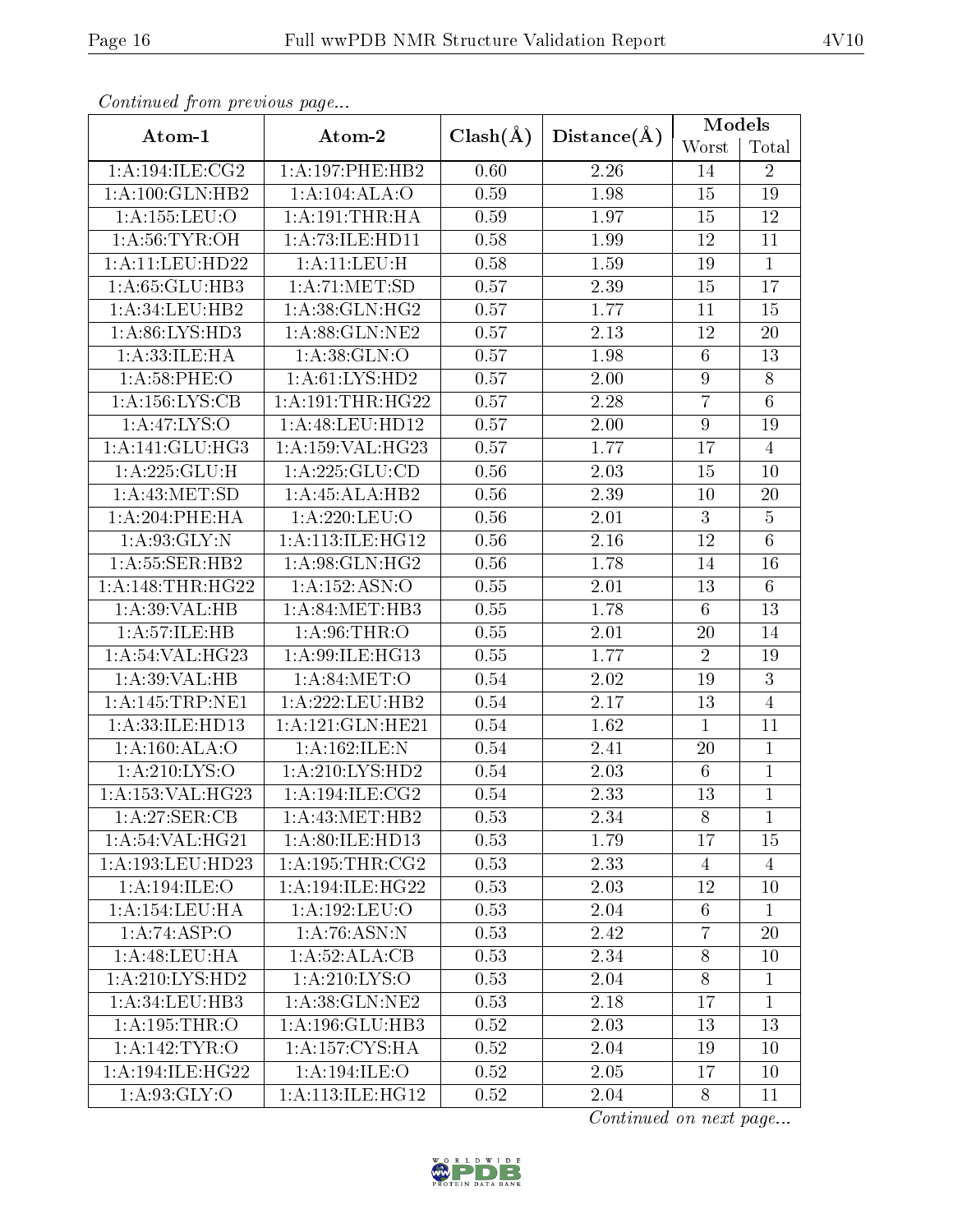| Continuou jiom protivus pago |                      |                   |             | Models           |                 |  |
|------------------------------|----------------------|-------------------|-------------|------------------|-----------------|--|
| Atom-1                       | Atom-2               | $Clash(\AA)$      | Distance(A) | Worst            | Total           |  |
| 1:A:23:VAL:HB                | 1:A:24:PRO:HD2       | 0.52              | 1.81        | 9                | 20              |  |
| 1: A:82: MET:SD              | 1:A:97:PHE:HZ        |                   | 2.27        | 14               | $8\,$           |  |
| 1: A:31: VAL: CG2            | 1: A: 110: LEU: HD13 | $0.52\,$          | 2.34        | 11               | $\overline{2}$  |  |
| 1: A:6: GLU: HA              | 1:A:62:GLU:OE2       | 0.52              | 2.05        | 13               | $\overline{1}$  |  |
| 1: A:26: LYS: HD2            | 1:A:46:GLU:OE2       | 0.52              | 2.04        | 15               | $\mathbf{1}$    |  |
| 1:A:122:LYS:O                | 1: A: 125: GLU: HB2  | 0.51              | 2.05        | 11               | $\mathbf{1}$    |  |
| 1:A:157:CYS:SG               | 1:A:168:ILE:HD13     | 0.51              | 2.45        | 10               | $\overline{7}$  |  |
| 1:A:170:TRP:HB3              | 1: A:205:TYR:CE2     | 0.51              | 2.40        | $\mathbf{1}$     | $\overline{4}$  |  |
| 1: A:100: GLN:HB3            | 1: A: 105: THR: HG22 | 0.51              | 1.82        | 10               | 19              |  |
| 1:A:145:TRP:HB3              | 1:A:155:LEU:HD22     | 0.51              | 1.81        | 11               | $8\,$           |  |
| 1:A:147:VAL:HA               | 1:A:152:ASN:O        | $\overline{0.51}$ | 2.05        | $6\phantom{.}6$  | $\overline{4}$  |  |
| 1: A:61:LYS:NZ               | 1:A:61:LYS:HB3       | 0.51              | 2.21        | 17               | $\mathbf{1}$    |  |
| 1:A:209:LEU:O                | 1:A:215:LYS:HA       | 0.51              | 2.06        | $\mathbf{1}$     | $\overline{5}$  |  |
| 1:A:100:GLN:CB               | 1: A:105:THR:HG22    | 0.51              | 2.35        | 16               | 19              |  |
| 1: A:160:ALA:O               | 1:A:162:ILE:HG22     | 0.51              | 2.05        | 20               | $\mathbf{1}$    |  |
| 1:A:23:VAL:HG22              | 1:A:27:SER:OG        | 0.50              | 2.06        | $8\,$            | $\overline{3}$  |  |
| 1:A:179:VAL:HG21             | 1:A:192:LEU:HD11     | 0.50              | 1.82        | 15               | $\overline{1}$  |  |
| 1: A: 152: ASN: HB3          | 1:A:194:ILE:O        | 0.50              | 2.06        | 12               | 10              |  |
| 1:A:207:VAL:O                | 1:A:217:LYS:HA       | 0.50              | 2.07        | $\mathbf{1}$     | $\mathbf{1}$    |  |
| 1:A:167:HIS:CG               | 1:A:168:ILE:H        | 0.50              | 2.24        | 15               | 10              |  |
| 1: A:6: GLU: HG2             | 1: A: 7: GLU: N      | 0.50              | 2.21        | 17               | $\overline{2}$  |  |
| 1: A:56:TYR:C                | 1:A:57:ILE:HD12      | 0.50              | 2.26        | 3                | 20              |  |
| 1:A:49:SER:N                 | 1:A:52:ALA:HB2       | 0.50              | 2.22        | $\,6\,$          | $\mathbf{1}$    |  |
| 1: A:117:TYR:HA              | 1: A: 120: LEU: CD2  | 0.50              | 2.37        | $\boldsymbol{3}$ | 14              |  |
| 1:A:42:TRP:N                 | 1:A:42:TRP:CD1       | 0.49              | 2.80        | $\bf 5$          | $6\,$           |  |
| 1: A:31: VAL: HG21           | 1: A: 112: LEU: CD2  | 0.49              | 2.36        | 20               | $\overline{3}$  |  |
| 1:A:152:ASN:HD22             | 1:A:193:LEU:HD21     | 0.49              | 1.67        | $\mathbf{1}$     | 18              |  |
| 1: A:57: ILE: O              | 1: A:95:TYR:HA       | 0.49              | 2.06        | 10               | $\overline{13}$ |  |
| 1: A:117: TYR: HA            | 1:A:120:LEU:HD22     | 0.49              | 1.84        | 11               | 16              |  |
| 1: A:32: GLU:OE1             | 1:A:40:ARG:HD2       | 0.49              | 2.08        | 13               | $\overline{2}$  |  |
| 1:A:152:ASN:HA               | 1:A:194:ILE:O        | 0.49              | 2.07        | $\overline{7}$   | $\overline{4}$  |  |
| 1: A: 168: ILE: HD11         | 1: A:190: CYS:SG     | 0.49              | 2.48        | 8                | $\overline{5}$  |  |
| 1: A: 33: ILE: HG21          | 1:A:124:ALA:HB2      | 0.49              | 1.84        | 12               | 1               |  |
| 1: A:54:VAL:HG21             | 1: A:80: ILE: CD1    | 0.49              | 2.38        | $\overline{2}$   | 3               |  |
| 1:A:202:ALA:HB2              | 1: A: 225: GLU: OE1  | 0.49              | 2.07        | 17               | $8\,$           |  |
| 1:A:121:GLN:O                | 1:A:124:ALA:HB3      | 0.48              | 2.08        | 12               | 16              |  |
| 1: A:93: GLY:CA              | 1: A:113: ILE: HG12  | 0.48              | 2.39        | 11               | 5               |  |
| 1:A:7:GLU:O                  | 1: A:10: ARG: HB2    | 0.48              | 2.08        | 19               | $\mathbf{1}$    |  |
| 1: A:47: LYS:C               | 1:A:48:LEU:HD12      | 0.48              | 2.29        | 8                | 11              |  |
| 1:A:34:LEU:HD21              | 1:A:40:ARG:HH11      | 0.48              | 1.66        | 3                | $\overline{2}$  |  |
| 1:A:23:VAL:HG23              | 1: A:25:THR:H        | 0.48              | 1.68        | 17               | $\overline{6}$  |  |

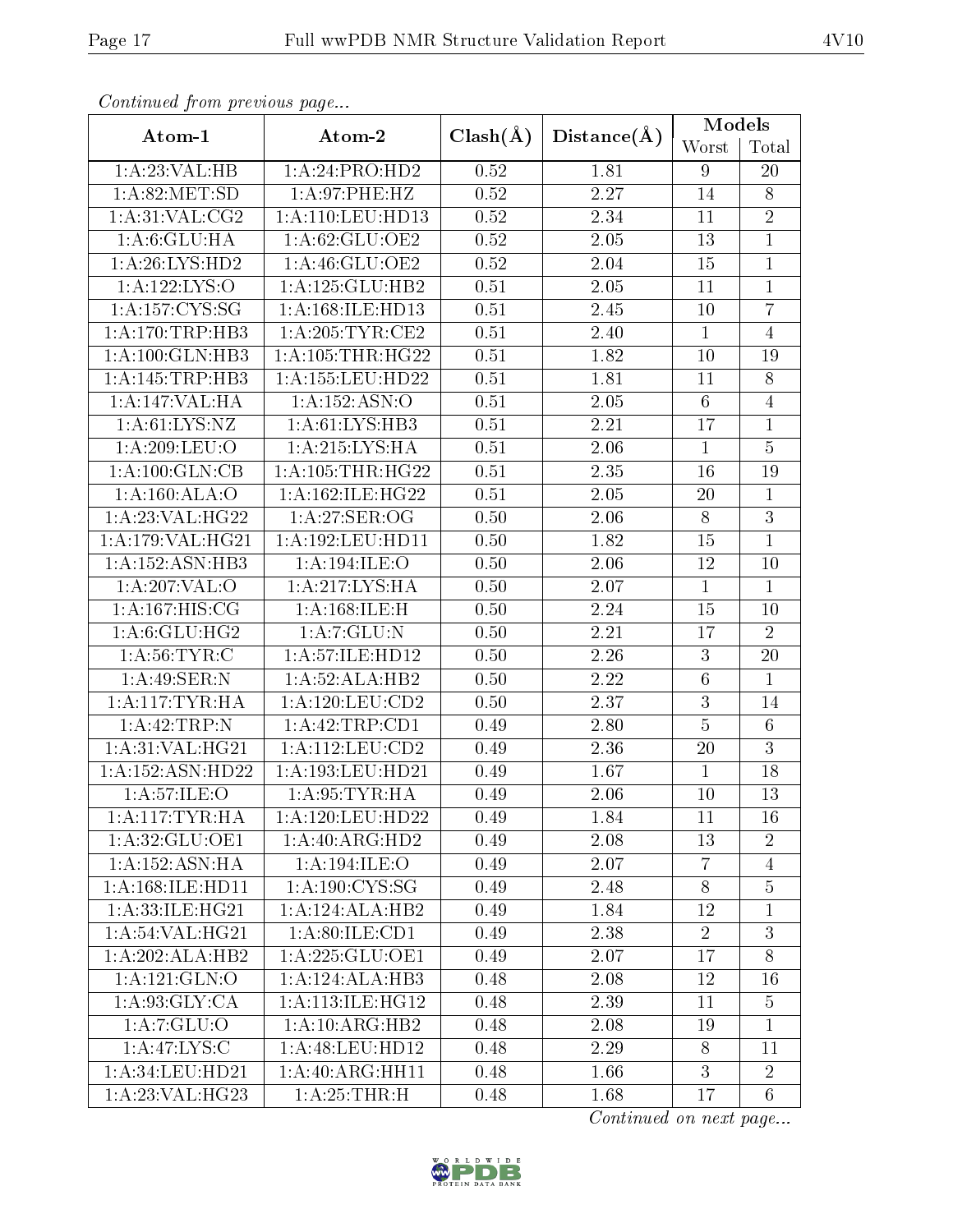| Conningea from previous page |                      |              |             | Models           |                |  |
|------------------------------|----------------------|--------------|-------------|------------------|----------------|--|
| Atom-1                       | Atom-2               | $Clash(\AA)$ | Distance(A) | Worst            | Total          |  |
| 1: A:211: ASP:CG             | 1:A:212:ASP:H        | 0.48         | 2.12        | $\mathbf 1$      | 3              |  |
| 1: A: 150: GLU: HB3          | 1: A: 152: ASN: ND2  | 0.48         | 2.23        | $\overline{4}$   | 10             |  |
| 1: A:29:LEU:HD21             | 1:A:97:PHE:HB2       | 0.48         | 1.86        | 17               | 11             |  |
| 1:A:14:LEU:O                 | 1: A:14:LEU:HG       | 0.48         | 2.08        | 16               | $\mathbf{1}$   |  |
| 1:A:90:GLU:O                 | 1: A:91: ASP:HB3     | 0.47         | 2.10        | $\sqrt{2}$       | $\overline{4}$ |  |
| 1:A:122:LYS:O                | 1: A: 125: GLU: HG3  | 0.47         | 2.09        | 18               | $\mathbf{1}$   |  |
| 1:A:222:LEU:HD12             | 1:A:223:VAL:N        | 0.47         | 2.23        | $\overline{4}$   | $\overline{6}$ |  |
| 1:A:31:VAL:HG21              | 1:A:112:LEU:HD23     | 0.47         | 1.85        | 20               | $\overline{2}$ |  |
| 1:A:143:LEU:HD13             | 1:A:207:VAL:HG23     | 0.47         | 1.86        | $\overline{1}$   | $\overline{1}$ |  |
| 1:A:156:LYS:O                | 1:A:156:LYS:HG3      | 0.47         | 2.09        | 15               | $\sqrt{2}$     |  |
| 1:A:60:GLU:HG2               | 1: A:60: GLU:O       | 0.47         | 2.10        | $\mathbf{1}$     | $\overline{4}$ |  |
| 1: A:58:PHE:HA               | 1: A:94:THR:O        | 0.47         | 2.09        | $\overline{4}$   | $9\phantom{.}$ |  |
| 1:A:227:PHE:CD1              | 1:A:227:PHE:N        | 0.47         | 2.83        | 12               | $\overline{8}$ |  |
| 1:A:227:PHE:N                | 1: A:227:PHE:CD1     | 0.47         | 2.83        | 10               | 12             |  |
| $1: A:60: \overline{GLU:O}$  | 1: A:60: GLU: HG2    | 0.47         | 2.10        | 18               | $\overline{2}$ |  |
| 1:A:143:LEU:N                | 1:A:143:LEU:HD12     | 0.47         | 2.25        | 11               | $\overline{7}$ |  |
| 1:A:33:ILE:HD13              | 1: A:121: GLN:NE2    | 0.47         | 2.24        | 18               | $\sqrt{2}$     |  |
| 1:A:109:THR:C                | 1: A: 110: LEU: HD23 | 0.47         | 2.30        | $\sqrt{2}$       | $\overline{2}$ |  |
| 1: A:98: GLN: HA             | 1:A:106:GLY:O        | 0.47         | 2.10        | $\overline{7}$   | $\overline{5}$ |  |
| 1:A:180:ASP:OD2              | 1:A:183:HIS:HB2      | 0.47         | 2.10        | 17               | $\overline{4}$ |  |
| 1: A:203: GLY:O              | 1: A:221:LYS:HA      | 0.47         | 2.10        | 12               | $\overline{2}$ |  |
| 1: A:59: ASN:O               | 1:A:60:GLU:HB3       | 0.46         | $2.10\,$    | $8\,$            | $\mathbf{1}$   |  |
| 1:A:145:TRP:CE2              | 1:A:222:LEU:HD13     | 0.46         | 2.46        | 18               | $\overline{2}$ |  |
| 1: A:109:THR:O               | 1: A:110: LEU: HD23  | 0.46         | 2.11        | $\boldsymbol{9}$ | $\overline{7}$ |  |
| 1: A: 155: LEU: CD2          | 1:A:194:ILE:HD12     | 0.46         | 2.41        | $\mathbf{1}$     | $\sqrt{2}$     |  |
| 1: A:93: GLY: HA3            | 1:A:112:LEU:O        | 0.46         | 2.11        | $\overline{5}$   | $\overline{3}$ |  |
| 1:A:41:PHE:CD2               | 1:A:110:LEU:HD12     | 0.46         | 2.46        | 11               | $\overline{3}$ |  |
| 1: A:40: ARG:HD3             | 1:A:42:TRP:HE1       | 0.46         | 1.69        | 12               | $\overline{1}$ |  |
| 1:A:143:LEU:CD1              | 1:A:207:VAL:HG23     | 0.46         | 2.41        | $\overline{2}$   | 1              |  |
| 1: A:31: VAL:HGI1            | 1:A:120:LEU:HD23     | 0.46         | 1.86        | $\overline{2}$   | $\mathbf{1}$   |  |
| 1: A: 199: LYS: CA           | 1:A:225:GLU:HG3      | 0.46         | 2.41        | $\overline{7}$   | $\overline{3}$ |  |
| 1: A:29: LEU:HB2             | 1: A:43:MET:CB       | 0.46         | 2.38        | 19               | $\overline{4}$ |  |
| 1: A:82: MET:SD              | 1: A:97:PHE: CZ      | 0.46         | 3.08        | 16               | 3              |  |
| 1: A: 42: TRP: CD1           | 1:A:42:TRP:N         | 0.46         | 2.83        | 20               | 3              |  |
| 1: A:76: ASN: C              | 1: A:78: GLY: H      | 0.46         | 2.14        | 8                | $\overline{5}$ |  |
| 1: A:28: GLU: H              | 1:A:43:MET:HA        | 0.46         | 1.71        | 16               | $\mathbf{1}$   |  |
| 1: A:44: GLN:HA              | 1:A:79:ILE:HD13      | 0.46         | 1.87        | 14               | 10             |  |
| 1:A:216:ASP:O                | 1: A: 217: LYS: HB3  | 0.46         | 2.11        | $\overline{2}$   | $\mathbf{1}$   |  |
| 1:A:198:SER:C                | 1:A:225:GLU:HG3      | 0.46         | 2.31        | 3                | 3              |  |
| 1:A:159:VAL:HG21             | 1:A:167:HIS:CB       | 0.46         | 2.41        | 20               | $\mathbf{1}$   |  |
| 1: A:119: LYS: HA            | 1:A:122:LYS:HZ3      | 0.45         | 1.70        | $\overline{7}$   | $\overline{2}$ |  |

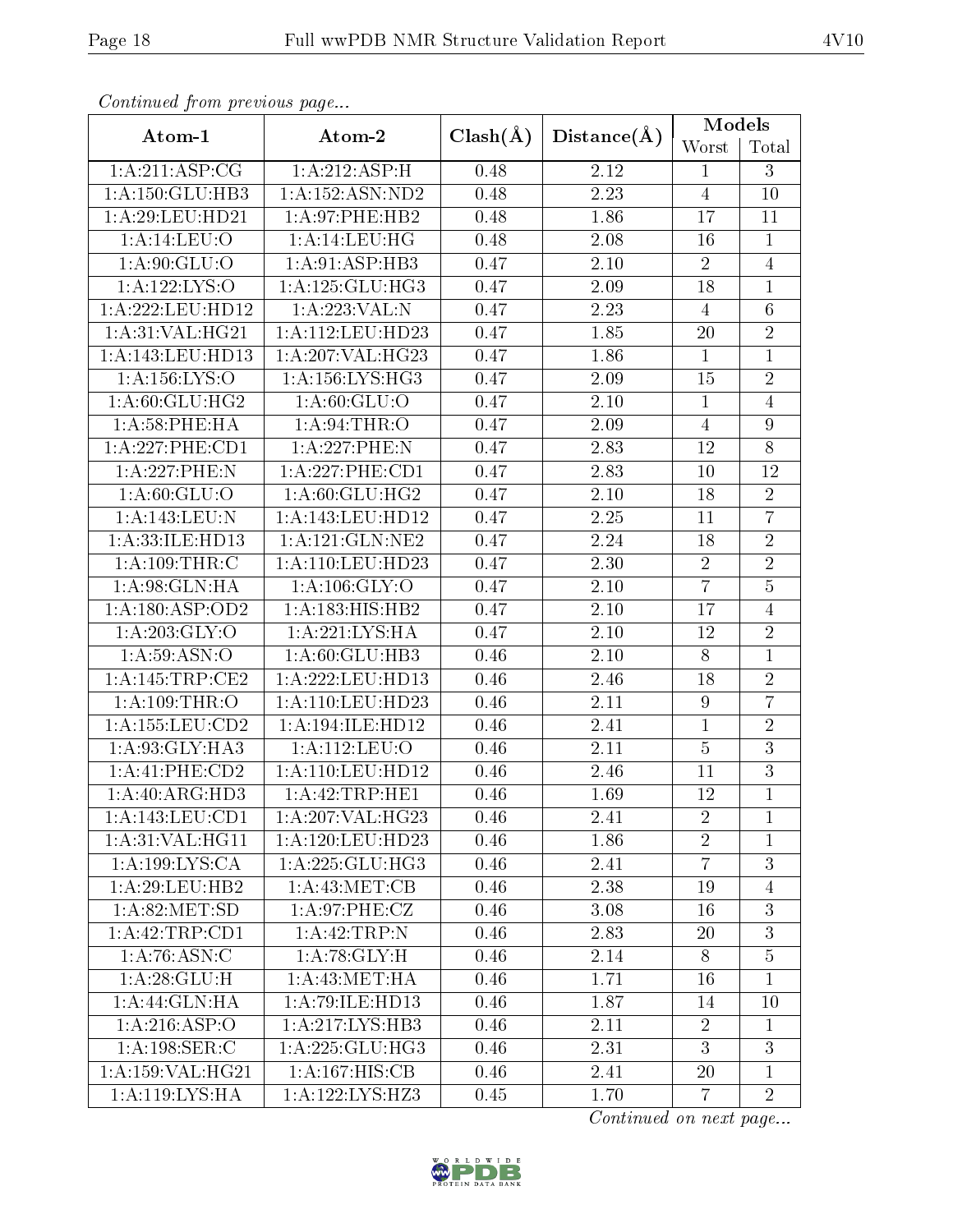| Conningea from previous page |                           |              |                   | Models           |                  |  |
|------------------------------|---------------------------|--------------|-------------------|------------------|------------------|--|
| Atom-1                       | Atom-2                    | $Clash(\AA)$ | Distance(A)       | Worst            | Total            |  |
| 1: A:65:GLU:HA               | 1: A:69:TYR:O             | 0.45         | 2.11              | 15               | $\mathbf{1}$     |  |
| 1:A:143:LEU:HD12             | 1:A:143:LEU:H             | 0.45         | 1.71              | $\overline{4}$   | $\overline{4}$   |  |
| 1:A:157:CYS:SG               | 1: A:168: ILE: HG12       | 0.45         | 2.52              | 20               | $\overline{3}$   |  |
| 1:A:152:ASN:ND2              | 1:A:193:LEU:HD21          | 0.45         | 2.27              | $\overline{4}$   | $\overline{2}$   |  |
| 1:A:143:LEU:HD12             | 1:A:143:LEU:N             | 0.45         | $2.26\,$          | 13               | $\overline{6}$   |  |
| 1:A:202:ALA:HB2              | 1: A: 225: GLU: CD        | 0.45         | 2.32              | $\boldsymbol{9}$ | $\mathbf 1$      |  |
| 1: A:44: GLN: HG2            | 1:A:79:ILE:HD11           | 0.45         | 1.89              | 17               | $\overline{6}$   |  |
| 1: A:96:THR:OG1              | 1: A:109:THR:HG23         | 0.45         | 2.12              | $\overline{7}$   | $\overline{2}$   |  |
| 1: A:34: LEU:HB2             | 1:A:38:GLN:NE2            | 0.45         | 2.26              | 20               | $\overline{1}$   |  |
| 1: A:6: GLU:CD               | 1: A:6: GLU:H             | 0.45         | 2.15              | $\boldsymbol{3}$ | 1                |  |
| 1: A:56:TYR:CE1              | 1:A:71:MET:SD             | 0.45         | $3.10\,$          | 16               | $\mathbf{1}$     |  |
| 1: A:29: LEU: CB             | 1:A:43:MET:HB3            | 0.45         | 2.39              | $8\,$            | $\mathbf{1}$     |  |
| 1:A:119:LYS:O                | 1:A:122:LYS:HG2           | 0.45         | 2.12              | 18               | $\overline{1}$   |  |
| 1:A:143:LEU:HD23             | 1:A:220:LEU:HD22          | 0.45         | 1.89              | $\mathbf{1}$     | $\mathbf{1}$     |  |
| 1: A:88: GLN:N               | 1:A:88:GLN:OE1            | 0.45         | 2.51              | 15               | $6\,$            |  |
| 1: A:56: TYR:O               | 1:A:57:ILE:HD12           | 0.45         | 2.12              | 3                | $\mathbf 1$      |  |
| 1:A:32:GLU:OE2               | 1: A:34:LEU:HA            | 0.45         | 2.11              | 11               | $\mathbf{1}$     |  |
| 1:A:208:ILE:C                | 1:A:209:LEU:HD22          | 0.44         | 2.32              | $\overline{4}$   | $\overline{6}$   |  |
| 1:A:169:VAL:HG13             | 1: A:208: ILE: HB         | 0.44         | 1.89              | 19               | 3                |  |
| $1: A:58:$ PHE:HB3           | 1: A:63: ILE: HG21        | 0.44         | 1.89              | 15               | $\mathbf{1}$     |  |
| 1:A:120:LEU:HD13             | $1:$ A:120:LEU:N          | 0.44         | 2.26              | 12               | $\overline{4}$   |  |
| 1:A:23:VAL:HB                | 1:A:24:PRO:CD             | 0.44         | 2.42              | $\mathbf{1}$     | $\overline{6}$   |  |
| 1:A:47:LYS:HE2               | 1:A:49:SER:HB3            | 0.44         | 1.88              | $\mathbf{1}$     | $\overline{2}$   |  |
| 1: A:57: ILE: CG2            | 1: A:96:THR:HB            | 0.44         | 2.42              | $\overline{3}$   | $\overline{2}$   |  |
| 1:A:100:GLN:CB               | 1:A:104:ALA:O             | 0.44         | 2.65              | $\sqrt{2}$       | $\boldsymbol{9}$ |  |
| 1:A:35:GLU:HB3               | 1: A:36: LYS: HE2         | 0.44         | 1.89              | 14               | $\overline{2}$   |  |
| 1: A:75: ARG:HD2             | 1: A: 75: ARG: N          | 0.44         | 2.28              | $\sqrt{3}$       | $\overline{3}$   |  |
| 1:A:219:ARG:HD2              | 1:A:219:ARG:O             | 0.44         | $\overline{2.13}$ | 17               | $\overline{2}$   |  |
| 1: A:25:THR:CG2              | 1:A:45:ALA:HA             | 0.44         | 2.43              | $\mathbf{1}$     | 3                |  |
| 1: A:69:TYR:CZ               | 1: A:95:TYR:HE1           | 0.44         | 2.31              | 16               | 1                |  |
| 1: A:29: LEU: HD23           | 1: A:108: SER:HB3         | 0.43         | 1.90              | 14               | $\overline{4}$   |  |
| 1:A:47:LYS:CG                | 1:A:101:ASP:HB2           | 0.43         | 2.43              | 20               | $\overline{1}$   |  |
| 1:A:206:GLU:HG2              | 1: A:219: ARG: HG2        | 0.43         | 1.90              | $\overline{2}$   | $\overline{7}$   |  |
| 1: A:27: SER:HA              | $1:A:44:GLN:\overline{H}$ | 0.43         | 1.73              | 8                | $\mathbf 1$      |  |
| 1:A:122:LYS:O                | 1:A:125:GLU:HB3           | 0.43         | 2.13              | 13               | $\overline{4}$   |  |
| 1:A:39:VAL:HB                | 1: A:84: MET:CB           | 0.43         | 2.42              | 6                | 3                |  |
| 1:A:22:THR:HA                | 1: A:27: SER:OG           | 0.43         | 2.13              | $\overline{4}$   | 1                |  |
| 1: A:49: SER:H               | 1: A:52: ALA:HB2          | 0.43         | 1.73              | $6\phantom{.}6$  | 1                |  |
| 1:A:34:LEU:HB2               | 1: A:38: GLN: CG          | 0.43         | 2.44              | 9                | $\overline{3}$   |  |
| 1:A:153:VAL:HG23             | 1: A:194: ILE: HB         | 0.43         | 1.90              | 13               | $\mathbf 1$      |  |
| 1:A:219:ARG:O                | 1:A:219:ARG:HD2           | 0.43         | 2.14              | $\mathbf{1}$     | $\mathbf{1}$     |  |

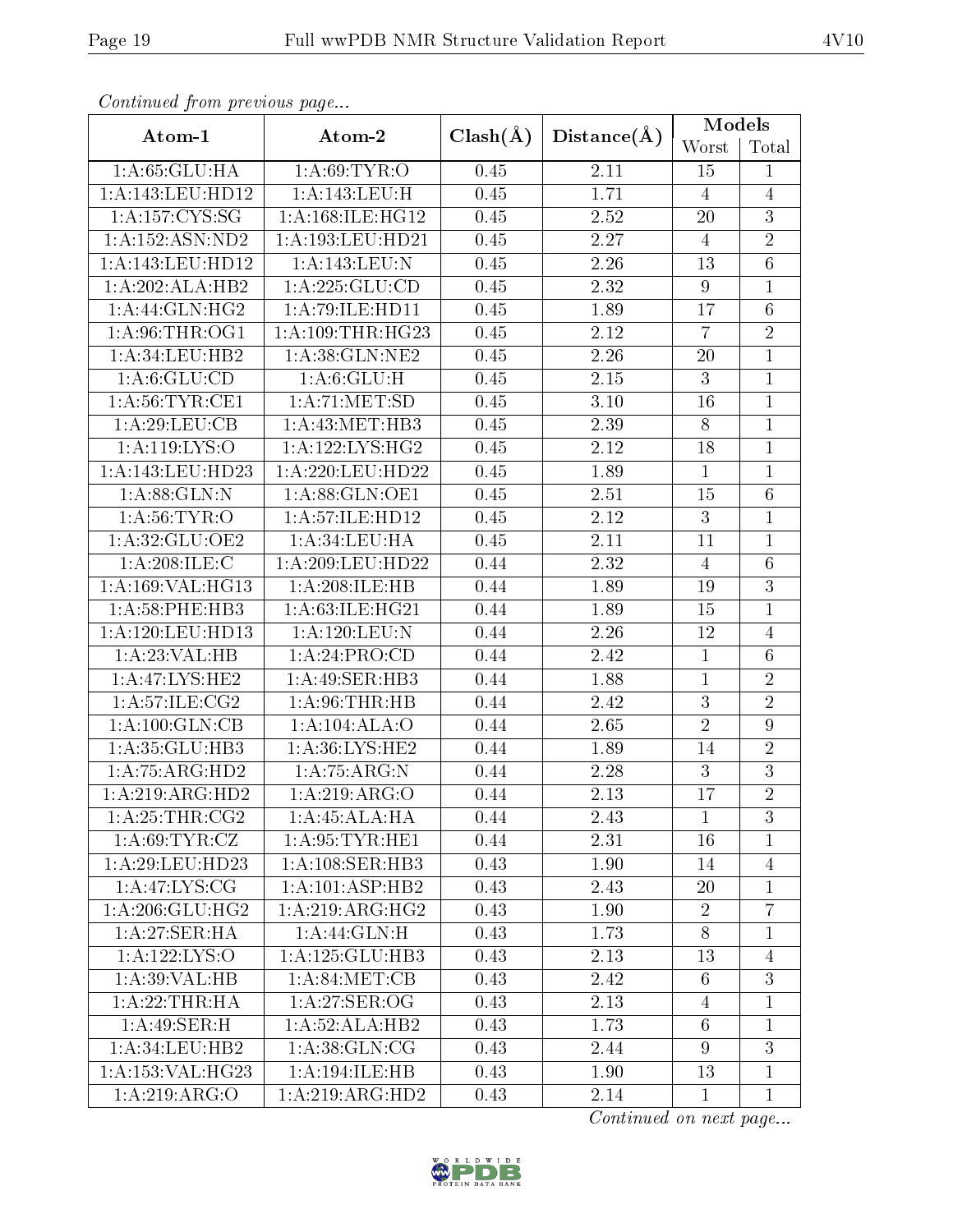| Conningea from previous page |                      |              |                   | Models           |                 |
|------------------------------|----------------------|--------------|-------------------|------------------|-----------------|
| Atom-1                       | Atom-2               | $Clash(\AA)$ | Distance(A)       | Worst            | Total           |
| 1:A:58:PHE:HB3               | 1: A:63: ILE: CG2    | 0.43         | 2.44              | 8                | 3               |
| 1:A:88:GLN:OE1               | 1:A:88:GLN:N         | 0.43         | 2.52              | $\mathbf{1}$     | $6\phantom{.}6$ |
| 1:A:152:ASN:OD1              | 1: A: 195: THR: HA   | 0.43         | 2.14              | $\sqrt{2}$       | $\overline{5}$  |
| 1: A:48: LEU: HA             | 1:A:52:ALA:HB1       | 0.43         | 1.91              | $\overline{8}$   | $\overline{4}$  |
| 1: A:56: TYR: HB2            | 1:A:63:ILE:HG12      | 0.43         | 1.91              | 16               | $\overline{1}$  |
| 1:A:120:LEU:N                | 1:A:120:LEU:HD13     | 0.43         | 2.28              | $\overline{7}$   | $\overline{4}$  |
| 1: A:87: LEU:O               | 1: A:89: ASP: N      | 0.42         | 2.52              | 10               | $\overline{1}$  |
| 1: A: 152: ASN: CG           | 1:A:195:THR:HA       | 0.42         | 2.35              | 18               | $\overline{2}$  |
| 1:A:33:ILE:HG23              | 1: A:38: GLN:O       | 0.42         | 2.14              | 14               | $\overline{1}$  |
| 1: A:92: GLU: HA             | 1:A:113:ILE:HG23     | 0.42         | 1.92              | $\mathbf{1}$     | 1               |
| 1: A:61: LYS:HB3             | 1: A:61: LYS: NZ     | 0.42         | $\overline{2.29}$ | $\overline{4}$   | $\overline{2}$  |
| 1:A:75:ARG:N                 | 1:A:75:ARG:HD2       | 0.42         | 2.29              | 16               | $\overline{2}$  |
| 1: A:145:TRP:CD1             | 1:A:222:LEU:HD22     | 0.42         | 2.49              | 17               | $\overline{2}$  |
| 1: A: 156: LYS: HG3          | 1:A:156:LYS:O        | 0.42         | 2.14              | $\overline{4}$   | $\overline{2}$  |
| 1:A:171:TYR:CB               | 1:A:206:GLU:HB2      | 0.42         | 2.45              | $\overline{5}$   | $\overline{1}$  |
| 1: A:6: GLU:O                | 1:A:10:ARG:HD2       | 0.42         | $2.15\,$          | $\boldsymbol{9}$ | $\overline{1}$  |
| 1: A:69:TYR:CZ               | 1: A:95:TYR:HE2      | 0.42         | 2.33              | $\boldsymbol{9}$ | $\overline{1}$  |
| 1:A:153:VAL:H G22            | 1: A:194: ILE: HB    | 0.41         | 1.89              | $\sqrt{2}$       | $\overline{1}$  |
| 1:A:79:ILE:HA                | 1:A:79:ILE:HD13      | 0.41         | 1.75              | $\boldsymbol{9}$ | $\overline{2}$  |
| 1: A:28: GLU:HG2             | 1:A:42:TRP:CZ3       | 0.41         | 2.50              | $\overline{4}$   | $\mathbf{1}$    |
| 1: A:34:LEU:HD12             | 1:A:35:GLU:H         | 0.41         | 1.74              | 17               | $\mathbf{1}$    |
| 1:A:153:VAL:HG23             | 1:A:194:ILE:CB       | 0.41         | 2.44              | 13               | $\overline{1}$  |
| 1:A:97:PHE:HB3               | 1:A:99:ILE:HD11      | 0.41         | 1.92              | 14               | $\overline{1}$  |
| 1:A:143:LEU:HD23             | 1:A:220:LEU:CD2      | 0.41         | 2.45              | $\mathbf 1$      | $\overline{1}$  |
| 1: A:89: ASP:CG              | 1: A:90: GLU:H       | 0.41         | 2.18              | $\sqrt{3}$       | $\overline{2}$  |
| 1:A:39:VAL:HG22              | 1: A:117: TYR: OH    | 0.41         | 2.16              | $\overline{7}$   | $\overline{1}$  |
| 1:A:206:GLU:HA               | 1:A:219:ARG:CB       | 0.41         | 2.46              | 14               | $\sqrt{2}$      |
| 1: A:31: VAL:HGI1            | 1:A:112:LEU:HD21     | 0.41         | 1.91              | $\overline{4}$   | $\overline{1}$  |
| 1: A:95: TYR:O               | 1: A: 109: THR: HA   | 0.41         | 2.16              | $\overline{5}$   | $\mathbf{1}$    |
| 1:A:207:VAL:O                | 1:A:217:LYS:HB2      | 0.41         | 2.16              | 13               | $\mathbf 1$     |
| 1:A:194:ILE:HG21             | 1:A:197:PHE:HB2      | 0.41         | 1.92              | 14               | $\mathbf{1}$    |
| 1:A:170:TRP:O                | 1:A:177:ILE:HB       | 0.41         | 2.16              | 16               | $\mathbf{1}$    |
| 1:A:33:ILE:CD1               | 1:A:124:ALA:HB2      | 0.41         | 2.46              | $\mathbf{1}$     | $\mathbf 1$     |
| 1:A:199:LYS:HA               | 1: A: 225: GLU: HG3  | 0.41         | 1.91              | $\overline{7}$   | $\mathbf{1}$    |
| 1:A:223:VAL:HA               | 1:A:225:GLU:OE2      | 0.41         | 2.16              | $9\phantom{.}$   | $\mathbf 1$     |
| 1:A:224:ASP:N                | 1: A: 225: GLU: OE2  | 0.41         | 2.50              | 14               | $\mathbf{1}$    |
| 1: A: 155: LEU: HD21         | 1: A: 194: ILE: HD12 | 0.41         | 1.91              | 17               | $\overline{2}$  |
| 1: A: 57: ILE: HB            | 1: A:96:THR:HB       | 0.41         | 1.93              | 3                | $\mathbf{1}$    |
| 1: A:79: ILE: HD13           | 1:A:79:ILE:HA        | 0.41         | 1.77              | $\overline{7}$   | $\overline{2}$  |
| 1:A:225:GLU:HA               | 1:A:228:GLN:HB2      | 0.41         | 1.93              | 9                | $\mathbf{1}$    |
| 1:A:155:LEU:HD23             | 1:A:194:ILE:HD12     | 0.40         | 1.94              | $\mathbf{1}$     | $\overline{2}$  |

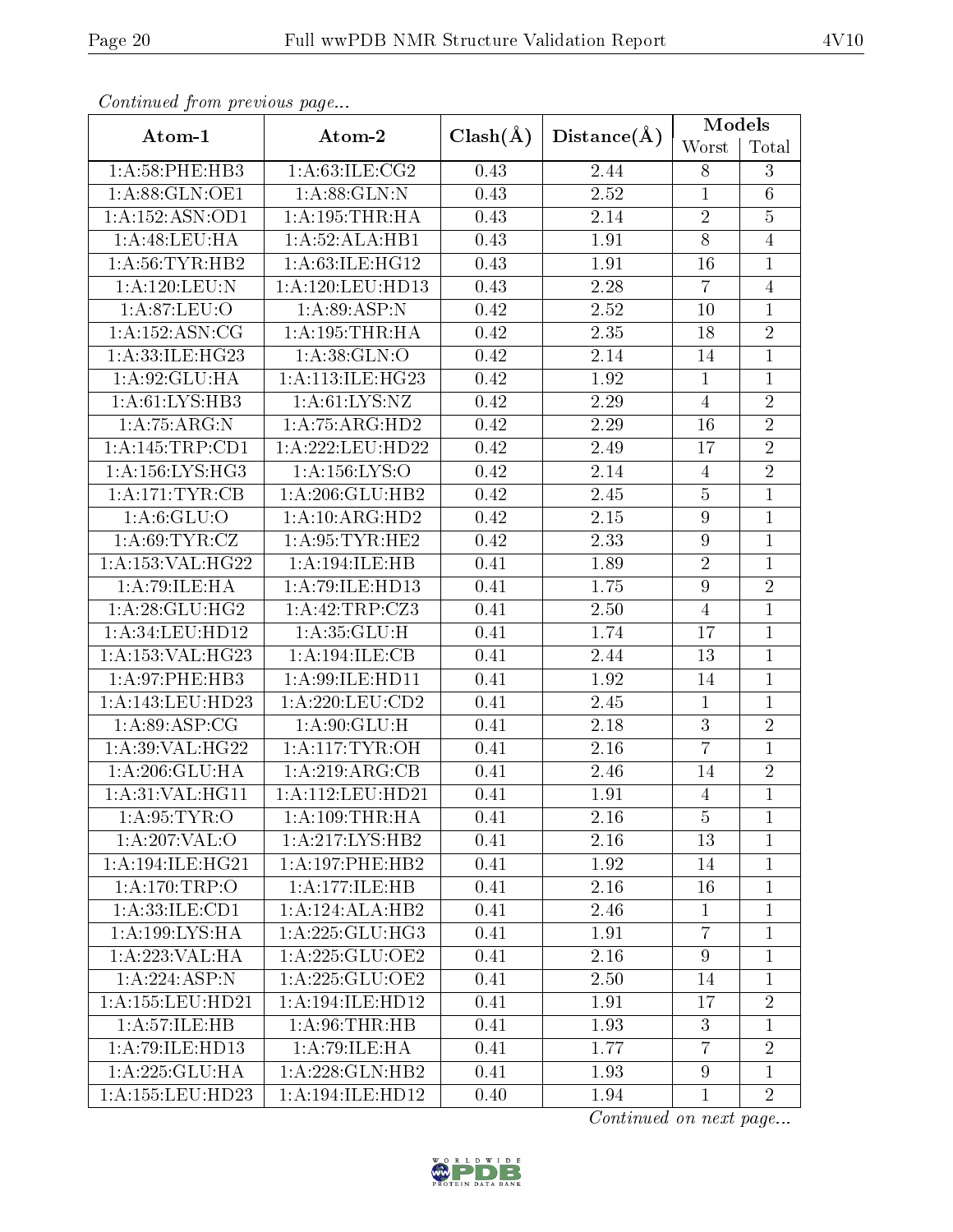| $Atom-1$<br>Atom-2   |                      | $Clash(\AA)$ | Distance(A) | Models         |                |
|----------------------|----------------------|--------------|-------------|----------------|----------------|
|                      |                      |              |             | Worst          | Total          |
| 1:A:206:GLU:HA       | 1:A:219:ARG:HG2      | 0.40         | 1.93        | 8              | 1              |
| 1: A:6: GLU: HG3     | 1: A: 7: GLU: N      | 0.40         | 2.30        | 9              | $\mathbf{1}$   |
| 1: A:205:TYR:O       | 1:A:219:ARG:HB2      | 0.40         | 2.16        | 14             | $\overline{1}$ |
| 1: A: 165: GLU: HG3  | 1: A: 166: THEN:H    | 0.40         | 1.75        | 18             | $\overline{2}$ |
| 1:A:170:TRP:CZ3      | 1:A:179:VAL:HB       | 0.40         | 2.51        | 16             | $\overline{1}$ |
| 1: A:73: ILE: HG23   | 1:A:79:ILE:O         | 0.40         | 2.16        | 12             | $\overline{1}$ |
| 1:A:141:GLU:CG       | 1: A: 159: VAL: HG23 | 0.40         | 2.46        | $\overline{2}$ | $\overline{1}$ |
| 1: A: 150: GLU: HG2  | 1: A: 150: GLU:O     | 0.40         | 2.16        | 3              | $\overline{1}$ |
| 1: A: 168: ILE: HD13 | 1: A:207: VAL:HG22   | 0.40         | 1.91        | 13             | $\mathbf{1}$   |
| 1: A:9: LYS:O        | 1: A:13: ALA:HB2     | 0.40         | 2.16        | 8              | $\overline{1}$ |
| 1:A:41:PHE:HB2       | 1: A:82:MET:HB3      | 0.40         | 1.94        | 20             | $\overline{1}$ |
| 1: A:6: GLU:O        | 1: A:9: LYS: HB2     | 0.40         | 2.16        | $\overline{2}$ | $\mathbf{1}$   |
| 1: A:34:LEU:CB       | 1: A:38: GLN: HG2    | 0.40         | 2.45        | 4              | $\mathbf{1}$   |
| 1: A:5: GLU:O        | 1: A:9: LYS: HB2     | 0.40         | 2.15        | 16             | $\overline{1}$ |
| 1: A:141: GLU: HG2   | 1:A:209:LEU:HDI1     | 0.40         | 1.94        | 17             | $\overline{1}$ |
| 1: A:141: GLU: HG3   | 1: A: 159: VAL: HA   | 0.40         | 1.93        | 18             | $\overline{1}$ |
| 1: A:31: VAL: HG21   | 1: A: 112: LEU: HD21 | 0.40         | 1.94        | 12             | $\overline{1}$ |

## 5.2 Torsion angles (i)

## 5.2.1 Protein backbone  $(i)$

In the following table, the Percentiles column shows the percent Ramachandran outliers of the chain as a percentile score with respect to all PDB entries followed by that with respect to all NMR entries. The Analysed column shows the number of residues for which the backbone conformation was analysed and the total number of residues.

| Mol | Chain | Analysed       | Favoured            | Allowed            | Outliers          | Percentiles              |
|-----|-------|----------------|---------------------|--------------------|-------------------|--------------------------|
|     |       | 202/231(87%)   | $148\pm3(73\pm1\%)$ | $40\pm3(20\pm2\%)$ | $14\pm2(7\pm1\%)$ | $\boxed{2}$ $\boxed{16}$ |
| All | All   | 4040/4620(87%) | $2950(73\%)$        | $803(20\%)$        | 287(7%)           |                          |

All 29 unique Ramachandran outliers are listed below. They are sorted by the frequency of occurrence in the ensemble.

| $Mol$   Chain | ${\rm Res}$ | Type       | Models (Total) |
|---------------|-------------|------------|----------------|
|               | 52          | ALA        | 20             |
|               | 144         | <b>SER</b> | 20             |
|               | 45          | <b>ALA</b> | 20             |
|               | 88          | <b>GLN</b> | 20             |
|               | 75          | $\rm{ARG}$ |                |

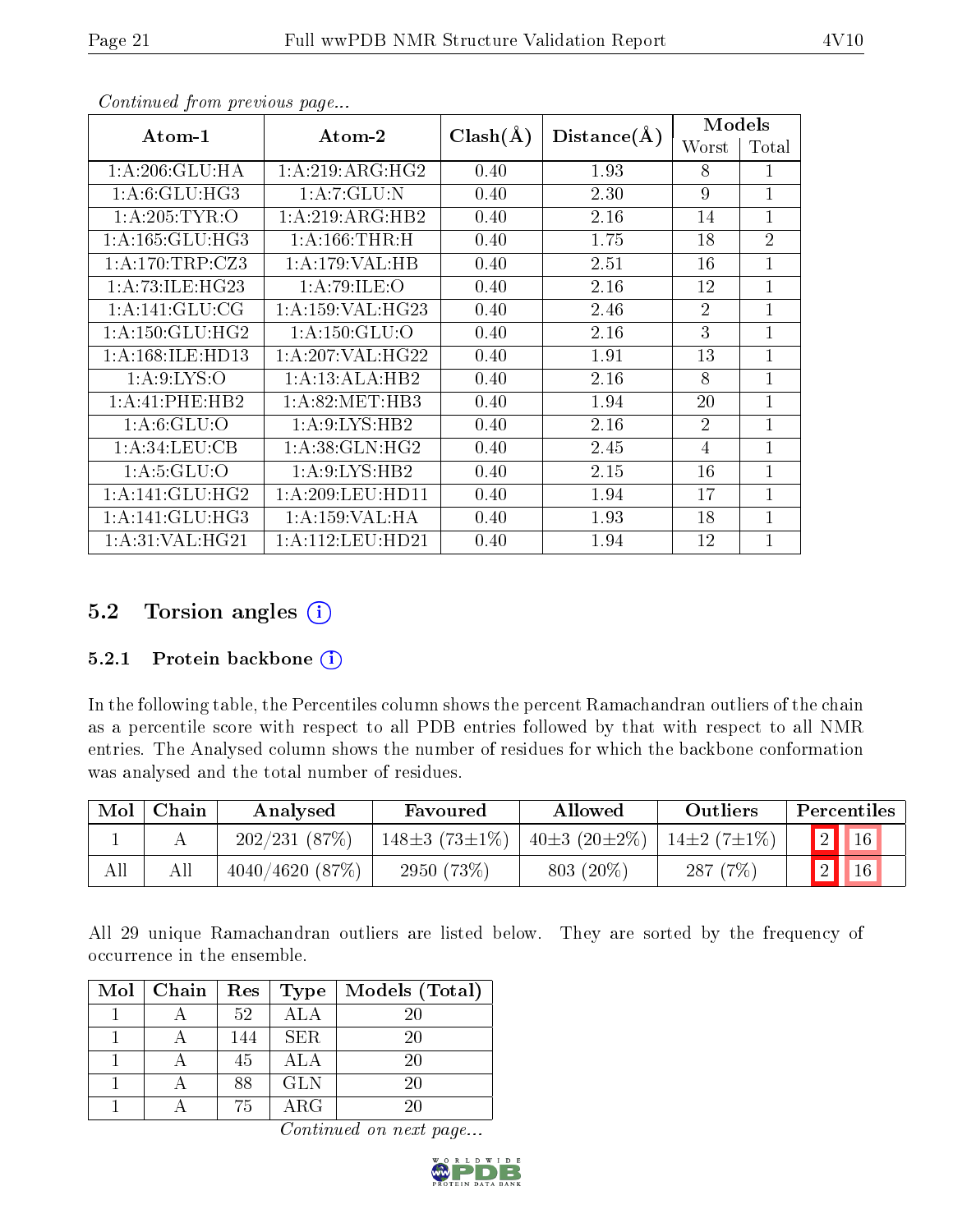| Mol            | contentava promo provisão pago<br>Chain | Res         | Type                     | Models (Total) |
|----------------|-----------------------------------------|-------------|--------------------------|----------------|
| $\mathbf{1}$   | $\boldsymbol{A}$                        | 86          | <b>LYS</b>               | 19             |
| $\overline{1}$ | $\overline{A}$                          | 216         | <b>ASP</b>               | 19             |
| $\overline{1}$ | $\overline{\rm A}$                      | 25          | THR                      | 18             |
| $\overline{1}$ | $\overline{\rm A}$                      | 60          | <b>GLU</b>               | 18             |
| $\overline{1}$ | $\overline{\rm A}$                      | 172         | $\overline{\text{LYS}}$  | 17             |
| $\overline{1}$ | $\overline{A}$                          | 161         | <b>ASN</b>               | 16             |
| $\overline{1}$ | $\overline{\rm A}$                      | 67          | PRO                      | 13             |
| $\overline{1}$ | $\overline{\rm A}$                      | 93          | <b>GLY</b>               | 10             |
| $\overline{1}$ | $\overline{\rm A}$                      | 114         | $\widetilde{\text{GLY}}$ | 9              |
| $\overline{1}$ | $\overline{\rm A}$                      | 89          | $\overline{\text{ASP}}$  | $\overline{8}$ |
| $\overline{1}$ | $\boldsymbol{A}$                        | $\sqrt{29}$ | <b>LEU</b>               | 8              |
| $\overline{1}$ | $\overline{A}$                          | 181         | $\overline{\text{GLU}}$  | $\overline{5}$ |
| $\overline{1}$ | $\overline{\rm A}$                      | 34          | <b>LEU</b>               | $\overline{5}$ |
| $\overline{1}$ | $\boldsymbol{A}$                        | 125         | <b>GLU</b>               | $\overline{5}$ |
| $\mathbf{1}$   | A                                       | $50\,$      | <b>SER</b>               | $\overline{3}$ |
| $\mathbf{1}$   | A                                       | 162         | ILE                      | $\overline{3}$ |
| $\overline{1}$ | $\overline{\rm A}$                      | 199         | $\overline{\text{LYS}}$  | $\overline{3}$ |
| $\mathbf{1}$   | $\boldsymbol{A}$                        | 185         | PHE                      | $\overline{2}$ |
| $\mathbf{1}$   | A                                       | 217         | <b>LYS</b>               | $\mathbf{1}$   |
| $\overline{1}$ | $\overline{\rm A}$                      | 167         | <b>HIS</b>               | $\overline{1}$ |
| $\mathbf{1}$   | $\boldsymbol{A}$                        | 194         | ILE                      | $\mathbf 1$    |
| $\mathbf{1}$   | $\boldsymbol{A}$                        | 63          | ILE                      | $\mathbf{1}$   |
| $\overline{1}$ | $\boldsymbol{A}$                        | 91          | ASP                      | $\mathbf{1}$   |
| $\overline{1}$ | $\overline{\rm A}$                      | 24          | PRO                      | $\overline{1}$ |

Continued from previous page.

## 5.2.2 Protein sidechains  $(i)$

In the following table, the Percentiles column shows the percent sidechain outliers of the chain as a percentile score with respect to all PDB entries followed by that with respect to all NMR entries. The Analysed column shows the number of residues for which the sidechain conformation was analysed and the total number of residues.

| Mol | Chain | Analysed         | Rotameric           | Outliers                |             | Percentiles |
|-----|-------|------------------|---------------------|-------------------------|-------------|-------------|
|     |       | $182/208$ (88\%) | $161\pm3(88\pm2\%)$ | $21\pm3$ ( $12\pm2\%$ ) | $\boxed{9}$ | 52          |
|     | All   | 3640/4160(88%)   | $3216(88\%)$        | $424(12\%)$             | 9           | 52          |

All 56 unique residues with a non-rotameric sidechain are listed below. They are sorted by the frequency of occurrence in the ensemble.

|  |  | Mol   Chain   Res   Type   Models (Total) |
|--|--|-------------------------------------------|
|  |  |                                           |

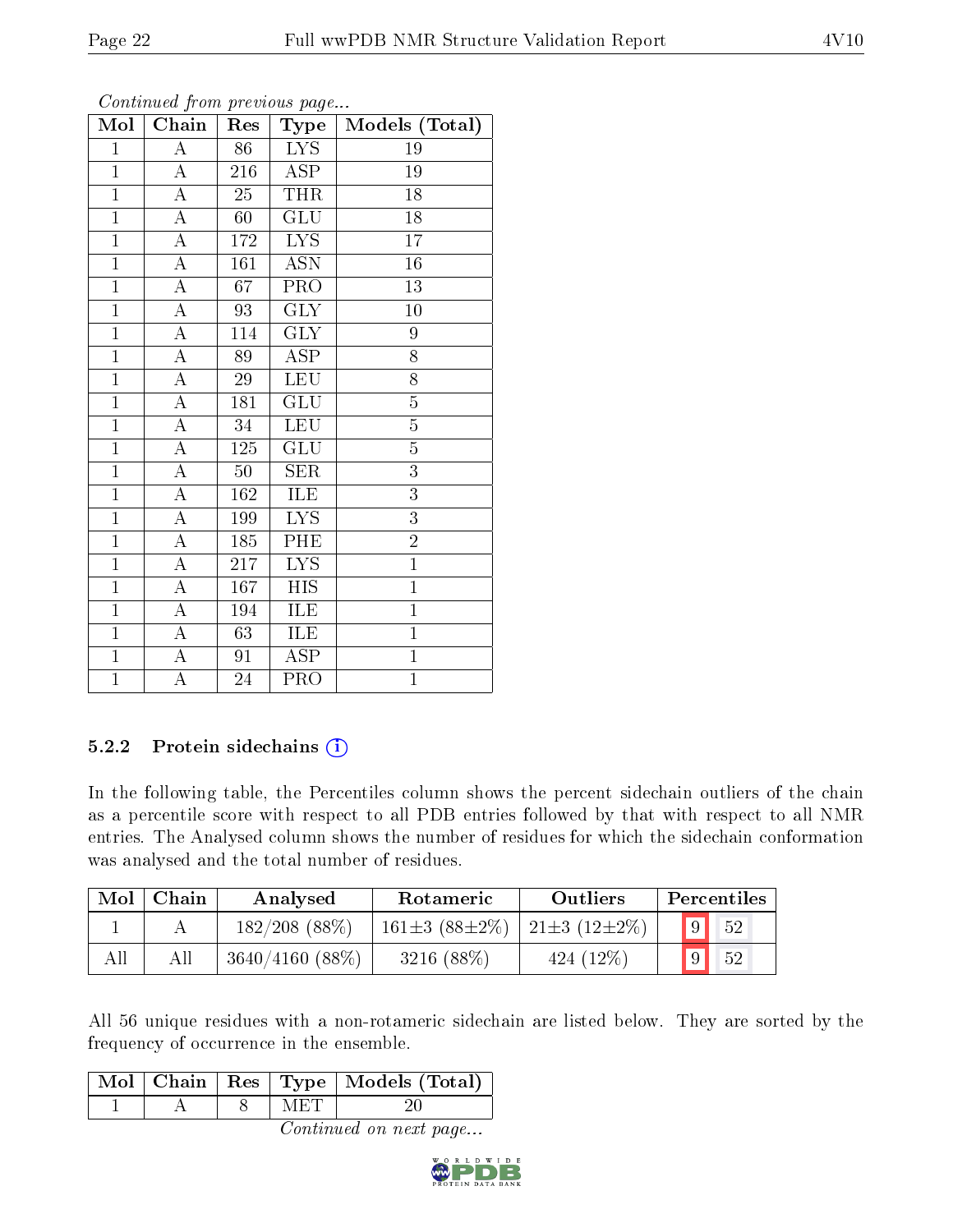| Mol            | Chain              | Res              | Type                    | Models (Total)   |
|----------------|--------------------|------------------|-------------------------|------------------|
| $\mathbf{1}$   | $\overline{\rm A}$ | $1\,70$          | TRP                     | 20               |
| $\mathbf{1}$   | A                  | 169              | <b>VAL</b>              | 20               |
| $\overline{1}$ | $\overline{\rm A}$ | 84               | $\overline{\text{MET}}$ | 20               |
| $\mathbf{1}$   | $\overline{A}$     | 222              | LEU                     | 20               |
| $\overline{1}$ | $\overline{A}$     | 79               | <b>ILE</b>              | <b>20</b>        |
| $\mathbf{1}$   | $\overline{A}$     | 63               | ILE                     | 20               |
| $\overline{1}$ | $\boldsymbol{A}$   | 68               | $\overline{\text{LYS}}$ | $20\overline{)}$ |
| $\mathbf{1}$   | $\overline{A}$     | 61               | <b>LYS</b>              | <b>20</b>        |
| $\overline{1}$ | $\boldsymbol{A}$   | $\overline{75}$  | ARG                     | 20               |
| $\overline{1}$ | $\overline{A}$     | 120              | <b>LEU</b>              | $18\,$           |
| $\overline{1}$ | $\boldsymbol{A}$   | 53               | $\overline{LYS}$        | 17               |
| $\mathbf{1}$   | $\boldsymbol{A}$   | 14               | <b>LEU</b>              | 17               |
| $\mathbf 1$    | А                  | 34               | <b>LEU</b>              | 15               |
| $\overline{1}$ | $\boldsymbol{A}$   | $\boldsymbol{9}$ | ${\rm LYS}$             | 13               |
| $\overline{1}$ | $\overline{\rm A}$ | 219              | $\overline{\rm{ARG}}$   | 11               |
| $\mathbf{1}$   | $\boldsymbol{A}$   | 159              | <b>VAL</b>              | 10               |
| $\mathbf{1}$   | $\overline{A}$     | 197              | PHE                     | 9                |
| $\mathbf 1$    | $\boldsymbol{A}$   | 181              | GLU                     | 8                |
| $\overline{1}$ | $\overline{A}$     | $9\overline{2}$  | GLU                     | 8                |
| $\overline{1}$ | $\overline{A}$     | 64               | PHE                     | $\overline{7}$   |
| $\mathbf{1}$   | $\boldsymbol{A}$   | 112              | <b>LEU</b>              | $\overline{7}$   |
| $\mathbf{1}$   | $\overline{A}$     | 148              | <b>THR</b>              | $\sqrt{6}$       |
| $\overline{1}$ | $\overline{A}$     | 42               | TRP                     | $6\phantom{.0}$  |
| $\overline{1}$ | $\overline{\rm A}$ | $\overline{220}$ | <b>LEU</b>              | $\overline{6}$   |
| $\mathbf{1}$   | $\overline{\rm A}$ | 168              | <b>ILE</b>              | $\overline{5}$   |
| $\overline{1}$ | $\boldsymbol{A}$   | 216              | <b>ASP</b>              | $\overline{5}$   |
| $\mathbf{1}$   | $\overline{A}$     | 161              | $\overline{\text{ASN}}$ | $\overline{4}$   |
| $\overline{1}$ | A                  | 44               | <b>GLN</b>              | $\overline{4}$   |
| $\overline{1}$ | $\overline{A}$     | 141              | $\overline{\text{GLU}}$ | $\overline{4}$   |
| 1              | А                  | 210              | <b>LYS</b>              | 4                |
| $\mathbf{1}$   | А                  | 184              | ASP                     | 4                |
| $\mathbf{1}$   | А                  | 113              | ILE                     | 3                |
| $\mathbf{1}$   | А                  | 172              | ${\rm LYS}$             | 3                |
| $\mathbf{1}$   | А                  | 147              | $\overline{\text{VAL}}$ | $\overline{2}$   |
| $\mathbf{1}$   | А                  | 38               | $\overline{\text{GLN}}$ | $\overline{2}$   |
| $\mathbf{1}$   | А                  | 122              | $\overline{\text{LYS}}$ | $\overline{2}$   |
| $\mathbf{1}$   | А                  | 125              | GLU                     | $\overline{2}$   |
| $\mathbf{1}$   | A                  | 153              | <b>VAL</b>              | $\overline{2}$   |
| $\mathbf{1}$   | A                  | 73               | <b>ILE</b>              | $\overline{2}$   |
| 1              | А                  | 6                | GLU                     | $\overline{2}$   |
| $\mathbf{1}$   | А                  | 28               | $\overline{\text{GLU}}$ | $\overline{2}$   |
| $\mathbf{1}$   | A                  | 47               | <b>LYS</b>              | $\mathbf{1}$     |

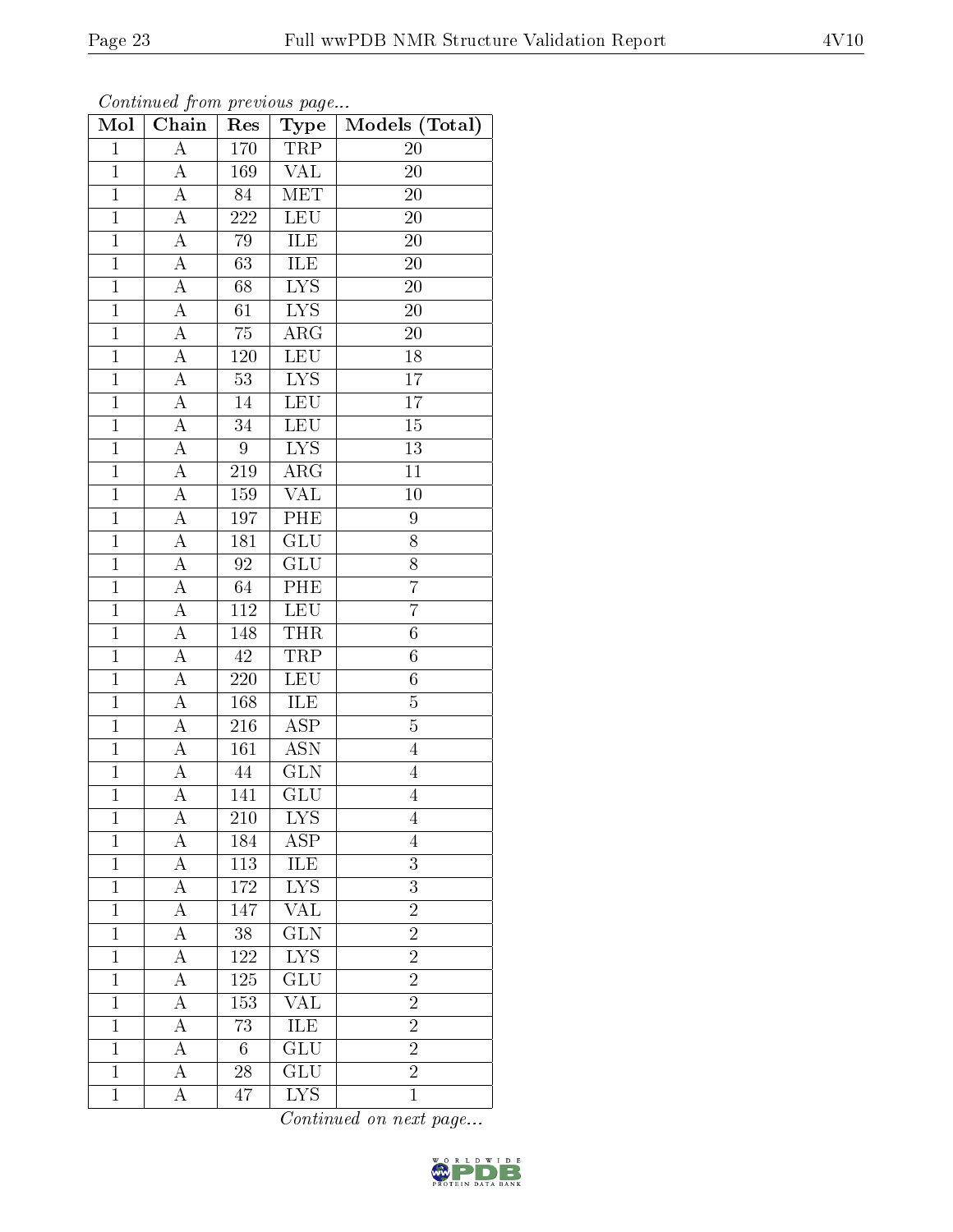| Mol          | Chain | Res | <b>Type</b> | Models (Total) |
|--------------|-------|-----|-------------|----------------|
| $\mathbf{1}$ | А     | 41  | PHE         | 1              |
| 1            | А     | 97  | PHE         | 1              |
| 1            | A     | 204 | PHE         | $\mathbf 1$    |
| 1            | А     | 31  | <b>VAL</b>  | 1              |
| 1            | А     | 227 | PHE         | 1              |
| $\mathbf{1}$ | A     | 115 | ASP         | $\mathbf{1}$   |
| 1            | А     | 88  | <b>GLN</b>  | 1              |
| 1            | A     | 123 | <b>GLU</b>  | $\mathbf{1}$   |
| 1            | А     | 32  | <b>GLU</b>  | 1              |
| 1            | Α     | 58  | PHE         | 1              |
| $\mathbf{1}$ | А     | 59  | <b>ASN</b>  | 1              |
| 1            | А     | 40  | $\rm{ARG}$  | 1              |
| 1            | А     | 225 | GLU         | 1              |

#### 5.2.3 RNA [O](https://www.wwpdb.org/validation/2017/NMRValidationReportHelp#rna)i

There are no RNA molecules in this entry.

## 5.3 Non-standard residues in protein, DNA, RNA chains (i)

There are no non-standard protein/DNA/RNA residues in this entry.

## 5.4 Carbohydrates (i)

There are no carbohydrates in this entry.

## 5.5 Ligand geometry (i)

There are no ligands in this entry.

## 5.6 [O](https://www.wwpdb.org/validation/2017/NMRValidationReportHelp#nonstandard_residues_and_ligands)ther polymers (i)

There are no such molecules in this entry.

## 5.7 Polymer linkage issues (i)

There are no chain breaks in this entry.

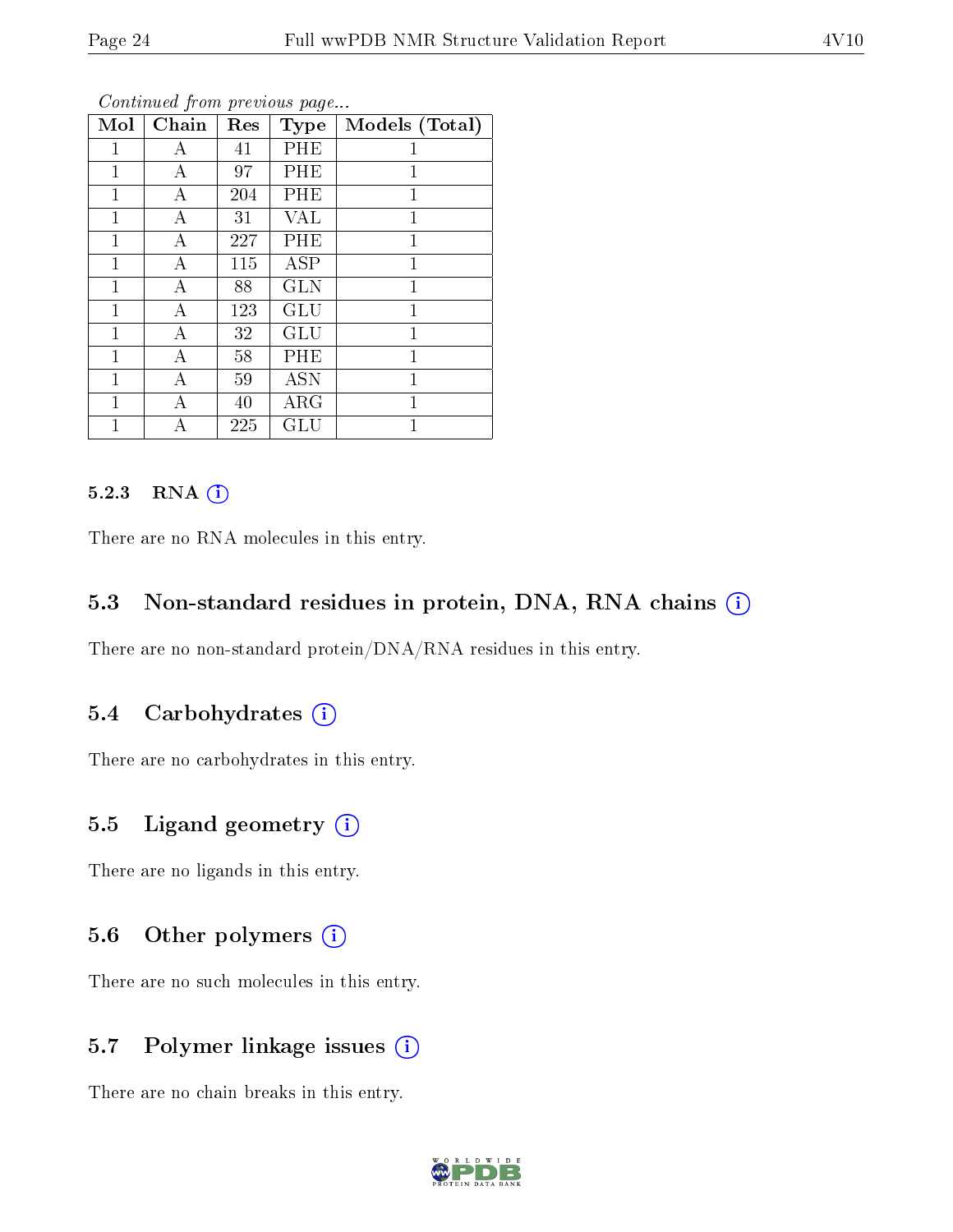# <span id="page-24-0"></span>6 Chemical shift validation  $\binom{1}{k}$

The completeness of assignment taking into account all chemical shift lists is 64% for the welldefined parts and  $61\%$  for the entire structure.

## 6.1 Chemical shift list 1

File name: input\_cs.cif

Chemical shift list name: assigned\_chem\_shift\_list

## 6.1.1 Bookkeeping (i)

The following table shows the results of parsing the chemical shift list and reports the number of nuclei with statistically unusual chemical shifts.

| Total number of shifts                  | 2122 |
|-----------------------------------------|------|
| Number of shifts mapped to atoms        | 2122 |
| Number of unparsed shifts               |      |
| Number of shifts with mapping errors    |      |
| Number of shifts with mapping warnings  |      |
| Number of shift outliers (ShiftChecker) |      |

## 6.1.2 Chemical shift referencing  $(i)$

The following table shows the suggested chemical shift referencing corrections.

| <b>Nucleus</b>      |     | # values   Correction $\pm$ precision, ppm | Suggested action          |
|---------------------|-----|--------------------------------------------|---------------------------|
| ${}^{13}C_{\alpha}$ | 129 | $0.16 \pm 0.08$                            | None needed $(0.5 ppm)$   |
| ${}^{13}C_{\beta}$  | 110 | $-0.20 \pm 0.12$                           | None needed $(0.5 ppm)$   |
| $13\text{C}$        |     |                                            | None (insufficient data)  |
| $15\,\mathrm{N}$    | 205 | $-0.34 \pm 0.41$                           | None needed $(< 0.5$ ppm) |

### 6.1.3 Completeness of resonance assignments  $(i)$

The following table shows the completeness of the chemical shift assignments for the well-defined regions of the structure. The overall completeness is 64%, i.e. 1646 atoms were assigned a chemical shift out of a possible 2587. 0 out of 31 assigned methyl groups (LEU and VAL) were assigned stereospecifically.

|           | Total            | н               | $^{13}C$         | $15\mathrm{N}$   |
|-----------|------------------|-----------------|------------------|------------------|
| Backbone  | $666/1006(66\%)$ | $367/402(91\%)$ | $113/404$ (28\%) | 186/200(93%)     |
| Sidechain | $860/1380(62\%)$ | 593/805(74%)    | $255/519$ (49\%) | $12/56$ $(21\%)$ |

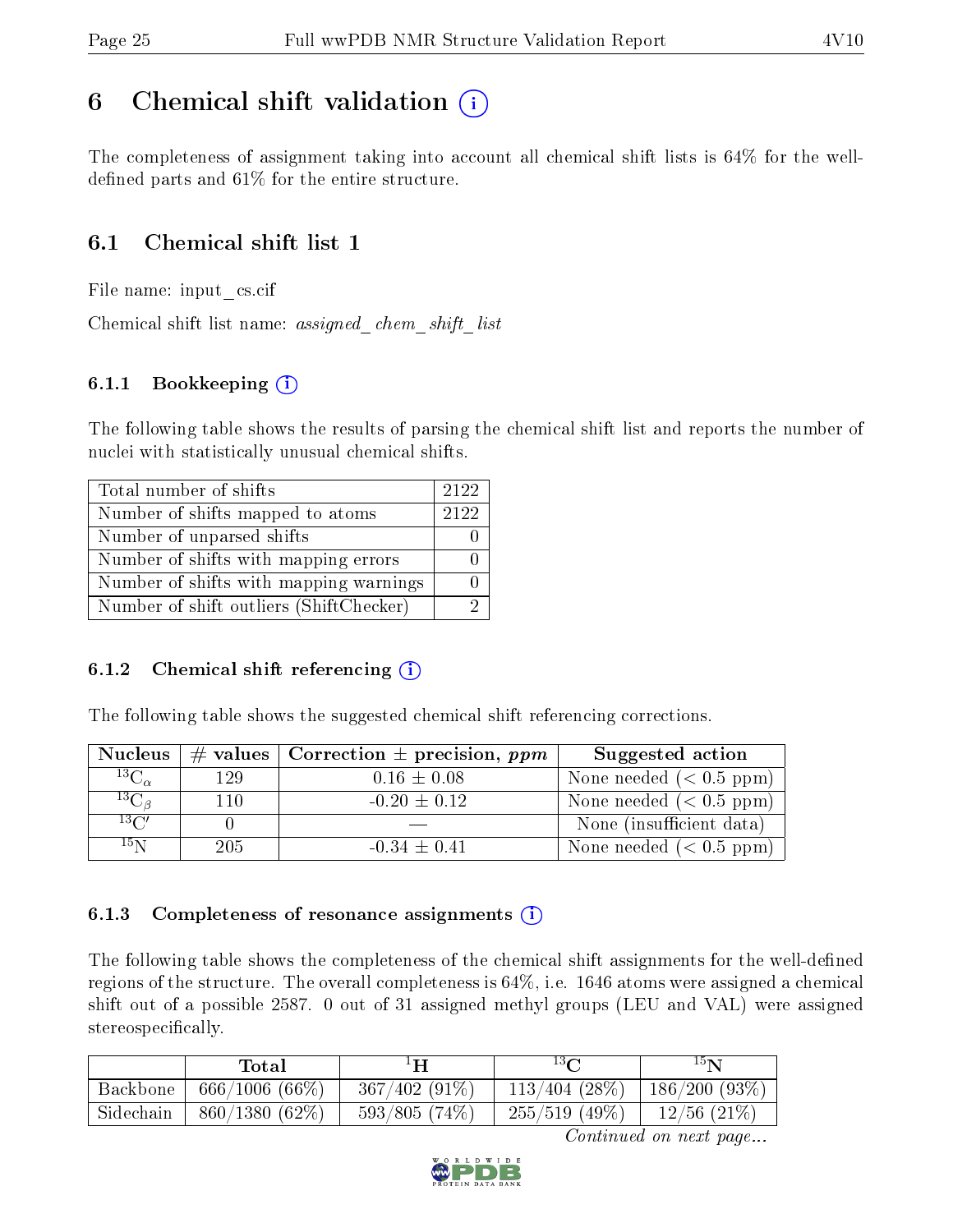|          | Total           | ŀН                                                                    | $13\Omega$ | 15 <sub>N</sub> |
|----------|-----------------|-----------------------------------------------------------------------|------------|-----------------|
| Aromatic | $120/201(60\%)$ | 78/107(73%)                                                           | 39/87(45%) | 3/7(43%)        |
| Overall  |                 | $1646/2587 (64\%)$   1038/1314 (79%)   407/1010 (40%)   201/263 (76%) |            |                 |

The following table shows the completeness of the chemical shift assignments for the full structure. The overall completeness is 61%, i.e. 1835 atoms were assigned a chemical shift out of a possible 2989. 0 out of 32 assigned methyl groups (LEU and VAL) were assigned stereospecifically.

|           | Total             | $\mathbf{H}^1$     | $^{13}$ $C$       | 15N              |
|-----------|-------------------|--------------------|-------------------|------------------|
| Backbone  | $737/1147(64\%)$  | $403/458$ (88\%)   | 129/462(28%)      | $205/227(90\%)$  |
| Sidechain | $958/1581(61\%)$  | 662/928(71%)       | $280/585(48\%)$   | $16/68$ (24\%)   |
| Aromatic  | $140/261(54\%)$   | $93/140(66\%)$     | $43/110$ $(39\%)$ | $4/11$ (36\%)    |
| Overall   | $1835/2989(61\%)$ | $1158/1526$ (76\%) | $452/1157$ (39\%) | $225/306$ (74\%) |

## 6.1.4 Statistically unusual chemical shifts  $(i)$

The following table lists the statistically unusual chemical shifts. These are statistical measures, and large deviations from the mean do not necessarily imply incorrect assignments. Molecules containing paramagnetic centres or hemes are expected to give rise to anomalous chemical shifts.

| Mol | Chain   Res |     | $\vert$ Type $\vert$ |     |         | Atom   Shift, $ppm$   Expected range, $ppm$   Z-score |        |
|-----|-------------|-----|----------------------|-----|---------|-------------------------------------------------------|--------|
|     |             | 205 | TYR                  | HH  | $-0.79$ | $16.26 - 2.26$                                        | $-1$   |
|     |             | 36  |                      | HG2 | $-0.31$ | $2.67 - 0.07$                                         | $-6.5$ |

## 6.1.5 Random Coil Index  $(RCI)$  plots  $(i)$

The image below reports *random coil index* values for the protein chains in the structure. The height of each bar gives a probability of a given residue to be disordered, as predicted from the available chemical shifts and the amino acid sequence. A value above 0.2 is an indication of signicant predicted disorder. The colour of the bar shows whether the residue is in the welldefined core (black) or in the ill-defined residue ranges (cyan), as described in section 2 on ensemble composition.

Random coil index (RCI) for chain A: